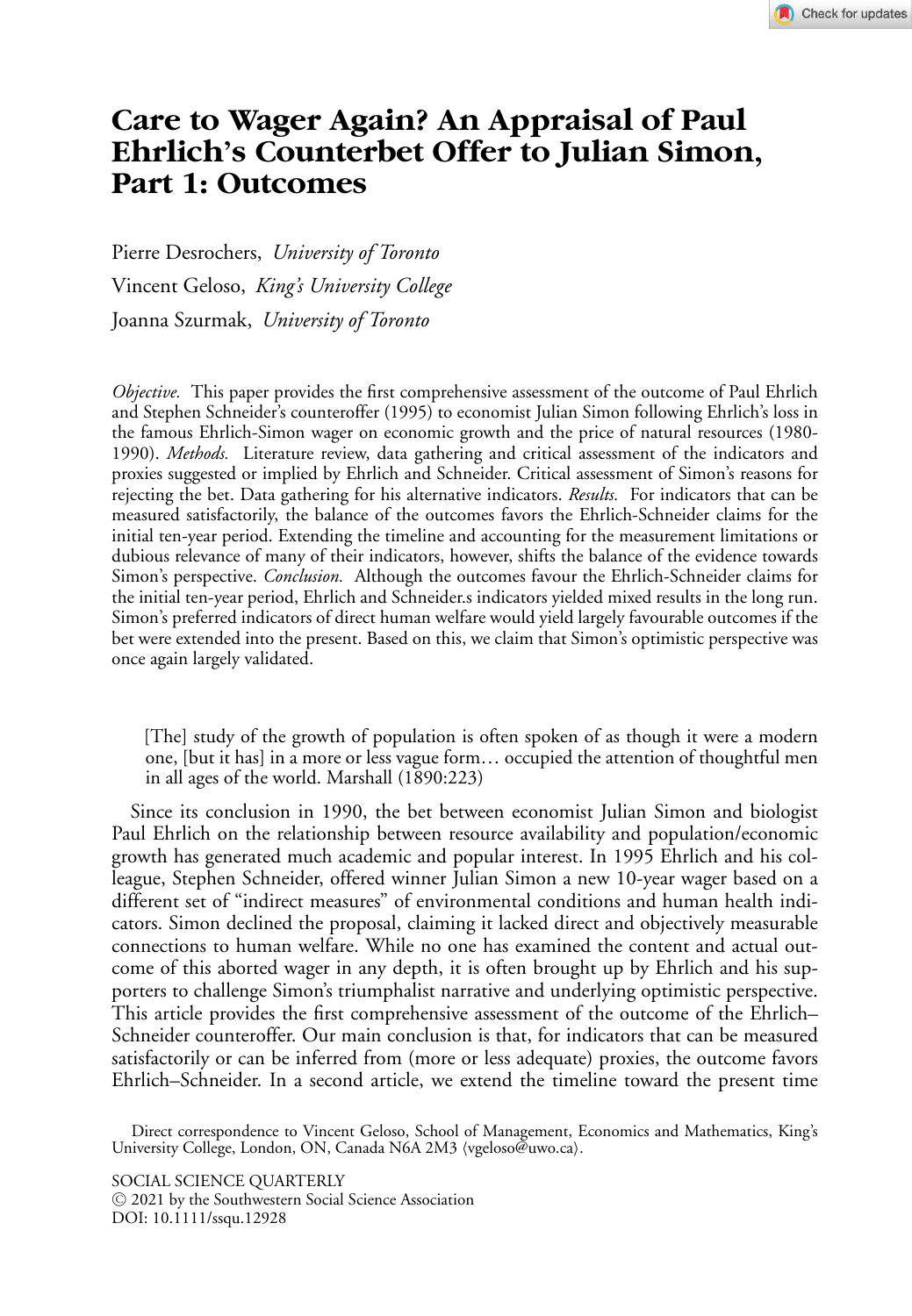period, discuss the limitations and validity of the indirect measures and proxies used, and assess Julian Simon's suggested alternatives. In doing so, the evidence shifts toward Simon's perspective.

Concerns over population growthand the limited carrying capacity of ecosystems have been documented in the works of Confucius, Plato, and Aristotle (Simon, 1998). In the last two centuries, "the question of limits to growth and optimism and pessimism regarding the human prospect [has been] debated without consensus" with interest in the issue having "waxed and waned more times than can be counted" (Luten, 1980:125). Conflicting perspectives on the nexus of population growth, resource availability, and environmental impact, however, can only be mutually exclusive, for either valuable resources are finite and natural limits impose strict boundaries on human actions, or else human creativity can find ways around material scarcity and environmental degradation.

These visions clashed prominently in the 1980 bet on future resource scarcity as measured by changes in commodity prices between economist Julian Simon and biologist Paul Ehrlich and his collaborators John Holdren and John Harte. Simon won the bet decisively, but the significance of this outcome still generates much debate (Kiel, Matheson, and Golembiewski, 2010; Lawn, 2010; Becker, 2013; Sabin, 2013a, 2013b; Ehrlich and Ehrlich, 2013). In 1995 Simon refused a counterbet offer by Ehrlich and his colleague, Stephen Schneider, by claiming that it had no directly measurable relevance to human well-being (Ehrlich and Ehrlich, 1996; Simon, 1997; Sabin, 2013a). This declined second wager has ever since been used as a rhetorical tool against Simon's optimistic outlook. Curiously though, the outcome of the Ehrlich–Schneider counterwager, and of Simon's critique and counteroffer to the counterwager, have never been assessed. This article is our attempt to fill this gap.

This two-part discussion of the outcome of the Ehrlich–Schneider proposal is structured as follows. We first summarize the conflicting visions of Julian Simon and Paul Ehrlich, along with their famous initial bet. We then assess the outcome of the Ehrlich–Schneider counterproposal. As discussed in the article, some of their indicators are straightforward but many are not. In this first article, we present the results for the time period specified by Ehrlich and Schneider using either well-established indicators or by surveying the closest available corresponding measurements or proxies. In a second article, we then extend the time period of the wager by another decade to better assess long-term trends and to discuss in more detail the limitations or validity of these indicators in terms of them supporting Ehrlich and Schneider's worldview. We finally summarize and assess the evidence on Julian Simon's alternative wager offer to Ehrlich and Schneider.

Our key results and final assessment are as follows. For indicators that can be measured satisfactorily, the balance of the outcomes favors the Ehrlich–Schneider claims for the initial 10-year period. Extending the timeline and accounting for the measurement limitations or dubious relevance of many of their indicators, however, shifts the balance of the evidence toward Simon's perspective. Simon was also largely proven correct on his counteroffer to Ehrlich and Schneider.

# **The 1980 Simon–Ehrlich Bet**

# *Conflicting Visions*

The conflict pitting Ehrlich's vision against Simon's revolved around the extent to which natural limits, that is, both resource availability and the capacity of nature to act as a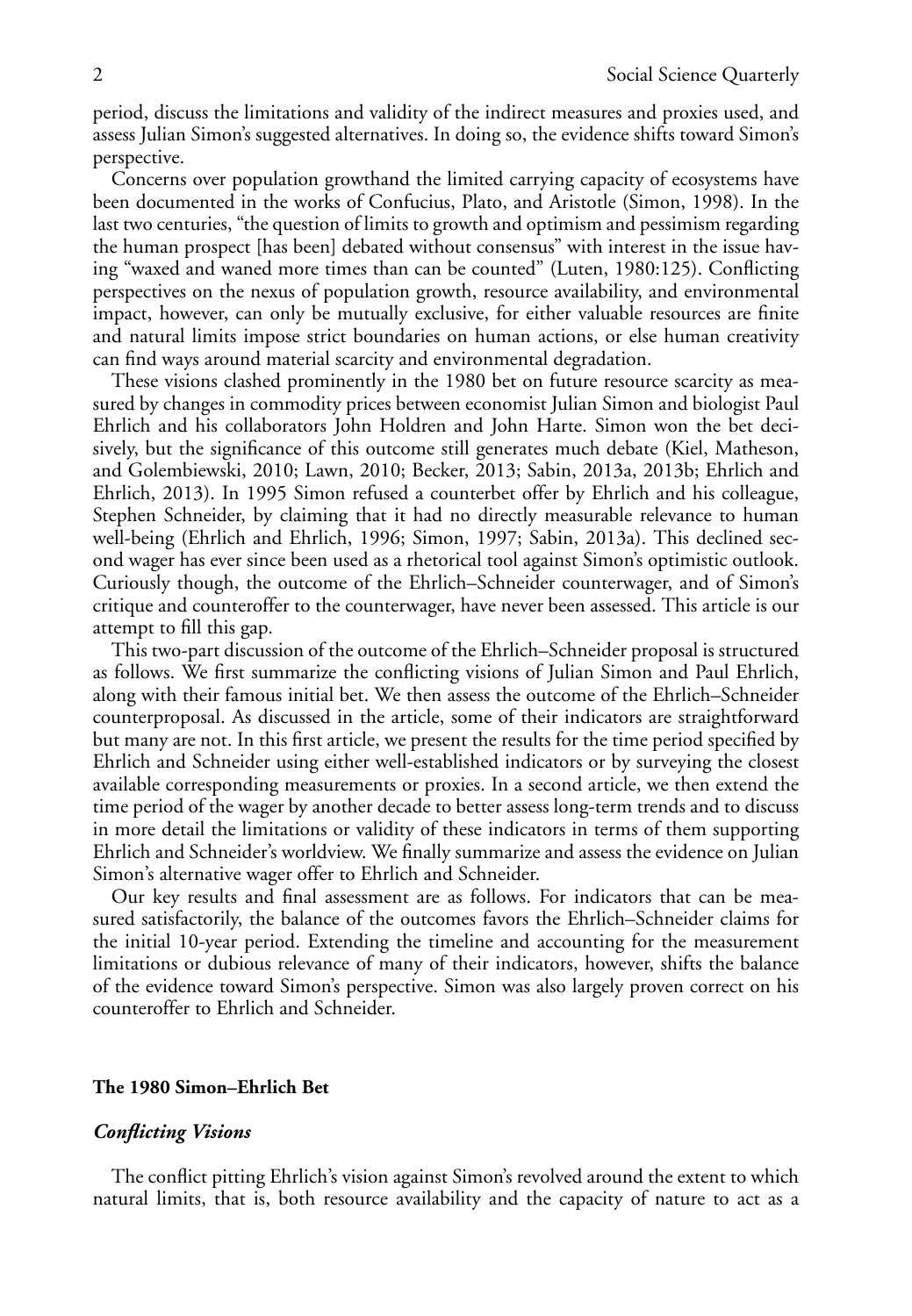sink for human-generated polluting emissions, constrain human demographic and economic growth. Ehrlich argued that nonrenewable resources exhibit decreasing marginal returns. Their continued exploitation was therefore inherently unsustainable and would inevitably result in progressive environmental degradation and, ultimately, civilizational collapse (Ehrlich, 1968; Ehrlich and Ehrlich, 2009:2–13).

Ehrlich and his collaborators frequently derided the "cornucopian argument" according to which a constant stream of innovation of all kinds can, to the contrary, deliver both increased standards of living and environmental remediation. Their main criticisms were fourfold: (a) the presumption that technological advances will make energy cheaper is incorrect; (b) the presumption that abundant cheap energy would be a sufficient condition for abundance is incorrect; (c) the cornucopian argument frequently and severely underestimates unavoidable environmental degradation; and (d) the cornucopian argument seriously underestimates damages to human well-being caused by environmental degradation (Ehrlich, Ehrlich, and Holdren, 1977/1970:954).

Simon's (1977, 1980, 1981a, 1995a, 1995b, 1996, 2000) response to Ehrlich's perspective centered around the creative ability of human beings, the benefits delivered by an ever broader division of labor, and the feedback mechanism provided by the price system. In a market economy, rising prices would result in resources being used more efficiently, new deposits discovered, and substitutes developed, resulting, in time, in less scarcity and lower prices. Simon's overall conclusion was that "[m]ore people and increased income cause problems in the short run—shortages and pollutions. Short-run scarcity raises prices and pollution causes outcries. These problems present opportunity and prompt the search for solutions. In a free society, solutions are eventually found… In the long run the new developments leave us better off than if the problems had not arisen" (Simon, 1995b:24–25). In Simon's view, the role of institutions crucially modulated the positive effects of population growth. If the institutional environment was one of freely determined prices and secure private property rights, conditions would promote the coordination, development, and utilization of new ideas. For instance, in the United States, "[e]very measure of material and environmental welfare […] has improved rather than deteriorated" and "[l]ong-run trends point in exactly the opposite direction from the projections of the doomsayers" (Simon, 1995b:24–25).

# *The First Bet's Aftermath*

Ehrlich first gained widespread public attention through predictions of imminent environmental and societal collapse, including a famous 1969 statement to the effect that he "would take even money that England will not exist in the year 2000" (Dixon, 1971:606). This was followed in the next decade by numerous—and often apocalyptic—predictions of resource shortages and worsening living standards. In an attempt to challenge Ehrlich, Simon (1981b:39) eventually offered in this journal to bet that "the cost of non-governmentcontrolled raw materials" would not increase in the long run by staking "\$10,000 in separate transactions of \$1000 or \$100 each" on resources of Ehrlich's choosing, with the minimum period of time covered by the bet being one year.<sup>1</sup> Ehrlich (1981:46), again in this journal and with collaborators John P. Holdren and John Harte, accepted "Simon's

<sup>1</sup>Simon later noted that there was no particular reason for believing he would win in short time periods. While long-term trends suggest declining prices (Jacks, 2013) for broad indexes of commodity prices, there could be shocks (natural, institutional, etc.) that would create different short-term patterns even if prices were not regulated by governments (Simon, 1996).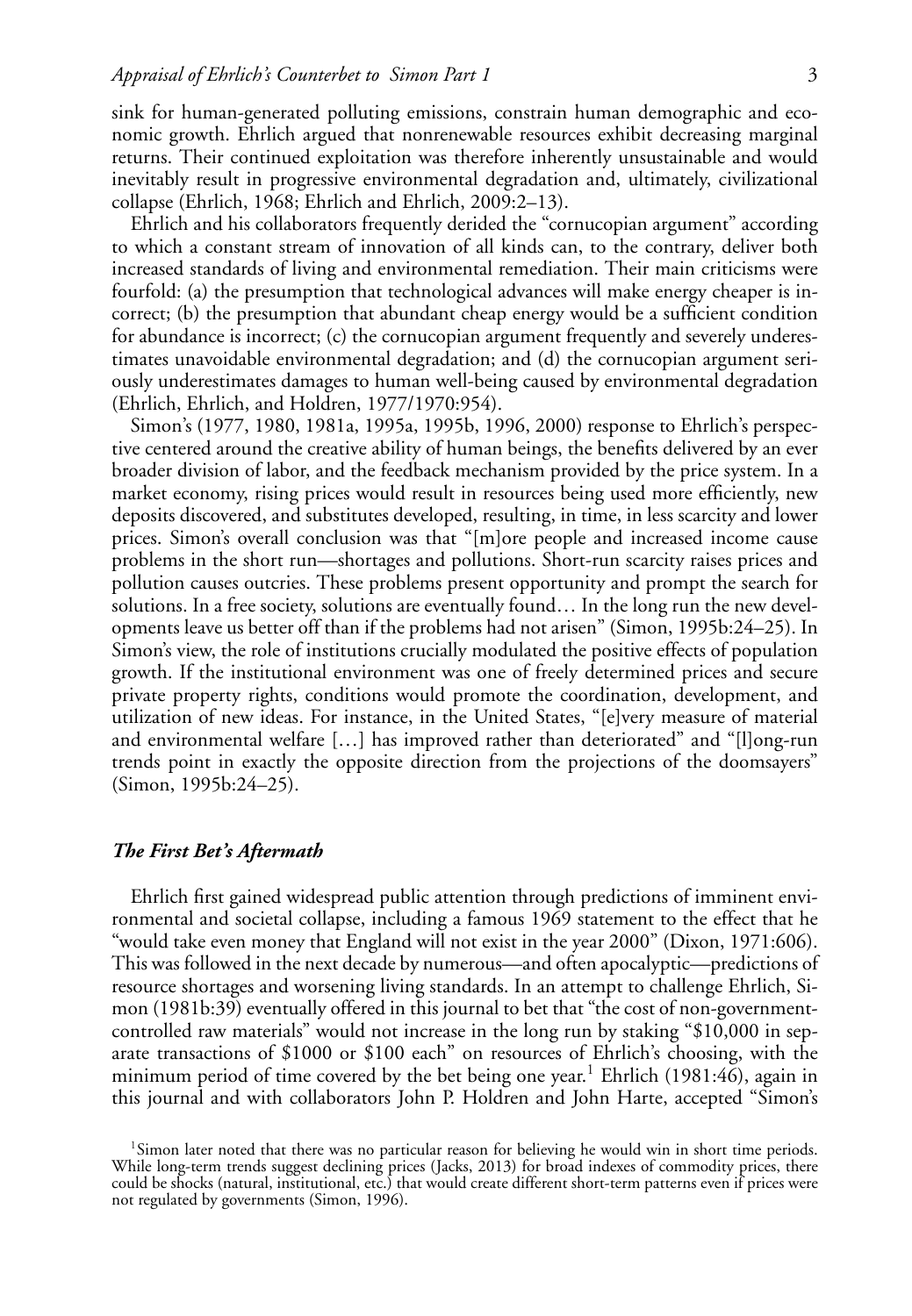astonishing offer before other greedy people" jumped in. They agreed "to pay him on September 29, 1990, the 1990 equivalent of 10,000 1980 dollars (corrected by the [Consumer Price Index]) for the quantity that \$2,000 would buy of each of the following five metals on September 29, 1980: chromium, copper, nickel, tin and tungsten." Despite population growth of over 800 million people and rising living standards, between 1980 and 1990 the prices of all these commodities fell, from 3.5 percent for copper to 72 percent for tin, thus handing Simon a resounding victory (Sabin, 2013a).

Ehrlich, his collaborators, and his supporters never acknowledged nor discussed in writing that losing the wager might imply flaws in their assumptions. Some critics of Simon produced results showing that different 10-year windows yielded different outcomes (Kiel, Matheson, and Golembiewski, 2010). Others argued that natural resource abundance is not an especially relevant environmental and overall human well-being indicator when compared to the deterioration of soils, forests, species diversity, and groundwater (Sabin, 2013b).

Simon  $(n.d.)^2$  countered these criticisms by offering to bet on the notion that "just about any trend pertaining to material human welfare [would] improve rather than get worse," but he insisted on using criteria tied to human well-being. For instance, he preferred morbidity instead of cancer rates as an increase in the latter might be the result of fewer individuals dying at younger ages from other diseases. Ideally, Simon argued that one should use long-term and wide-ranging cross-sectional data sets of countries and variables in order to reflect heterogeneity in preferences across regions. Ehrlich rejected Simon's selections and proposed an alternative bet. With his Stanford colleague Stephen Schneider, he offered to bet on indirect environmental and health indicators of their own choosing over a 10-year period (Ehrlich and Ehrlich, 1996:100–104). Simon (n.d.; see also Simon, 1997) refused the wager, alleging that it pertained to "aspects of our environment whose connection to human welfare is questionable and perhaps subjective, instead of being objectively measurable." Simon then reiterated the indicators he would rather use, and his reasons for their selection. Despite Simon's consistent explanations of his rationale, Ehrlich and his supporters have since interpreted Simon's refusal to entertain their counteroffer as a direct challenge to his core beliefs (Ehrlich and Ehrlich, 1996; Ehrlich and Schneider, 1995; Sabin, 2013a, 2013b).

The outcome and validity of the Ehrlich–Schneider wager proposal, however, has never been assessed in detail. What follows is our attempt to do so.

### **The Second Bet: Terms, Indicators, Rationales, and Results**

## *Terms of the Second Wager*

Paul Ehrlich and Stephen Schneider's counteroffer consisted of 15 "continental and global scale indicators" that they described as "indirect measures" (Ehrlich and Schneider, 1995). Outcomes of \$1,000 on each indicator were set and, in order to win, Simon had to be proven correct on "eight out of fifteen indicators" (Petit, 1995). The terms are specified in Table 1.

Ehrlich and Schneider's rationale for using "indirect measures" was the inherent difficulty of determining "exactly how direct measures of human well-being will be impacted by the general deterioration of Earth's life-support systems" (Ehrlich and Schneider,

 $2$ This text is available in Simon's web archives, but the date of its writing is uncertain. 1995 seems most plausible.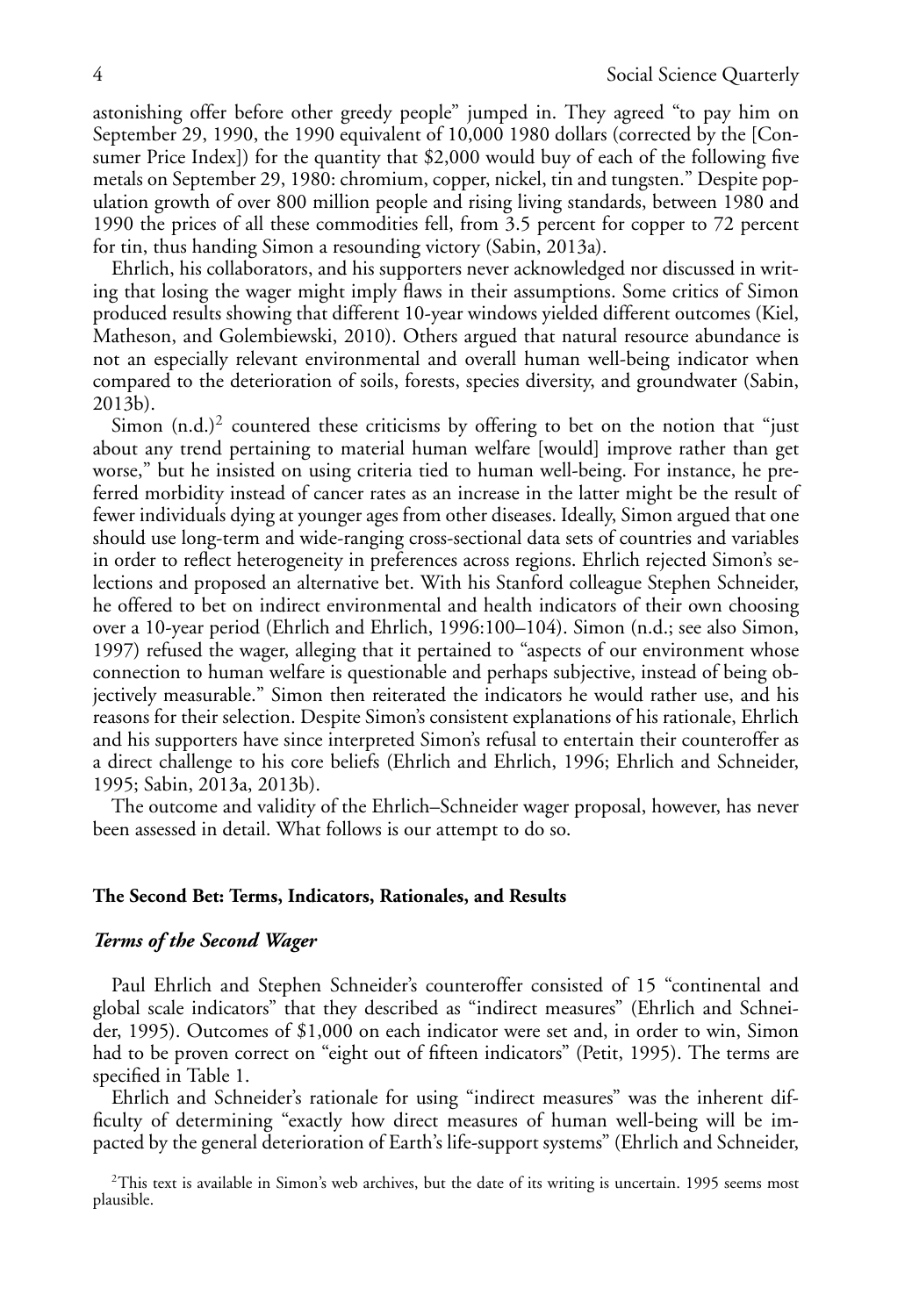#### TABLE 1

# Terms of the Ehrlich–Schneider Counteroffer

- 1. The three years 2002–2004 will on average be warmer than 1992–1994.
- 2. There will be more carbon dioxide in the atmosphere in 2004 than in 1994.
- 3. There will be more nitrous oxide in the atmosphere in 2004 than in 1994.
- 4. The concentration of ozone in the lower atmosphere (the troposphere) will be greater in 2004 than in 1994.
- 5. Emissions of the air pollutant sulfur dioxide in Asia will be significantly greater in 2004 than in 1994.
- 6. There will be less fertile cropland per person in 2004 than in 1994.
- 7. There will be less agricultural soil per person in 2004 than in 1994.
- 8. There will be on average less rice and wheat grown per person in 2002–2004 than in 1992–1994.
- 9. In developing nations there will be less firewood available per person in 2004 than in 1994.
- 10. The remaining area of virgin tropical moist forests will be significantly smaller in 2004 than in 1994.
- 11. The oceanic fisheries harvest per person will continue its downward trend and thus in 2004 will be smaller than in 1994.
- 12. There will be fewer plant and animal species still extant in 2004 than in 1994.
- 13. More people will die of AIDS in 2004 than did in 1994.
- 14. Between 1994 and 2004, sperm counts of human males will continue to decline and reproductive disorders will continue to increase.
- 15. The gap in wealth between the richest 10 percent of humanity and the poorest 10 percent will be greater in 2004 than in 1994.

SOURCE: Ehrlich and Ehrlich (1996:100–104).

1995:n.p.). While Ehrlich and Schneider's contention was not that "there are only unfavorable human or environmental trends," too many significant ones were "very unfavorable" and in need of "prompt attention" (Ehrlich and Schneider, 1995:n.p). Unfortunately, many relevant indicators to assess the indirect measures' trends were not available in standardized data sets. They were also the subject of vigorous methodological debates as to their accuracy and validity. For instance, indicators such as "estimates of… agricultural soils" involved "questions of judgment." In such cases, Ehrlich and Schneider would defer to "a panel of scientists chosen by the President of the National Academy of Sciences in 2005" to determine the "direction of the trends." Another problem was that some of their claims used the qualifier "significantly," as in significantly "greater" or "smaller" concentrations or availability, defined as "5 and 10 above." Because of the "empirical basis" of their claims," however, they were confident that "competent scientists [could] make reasonable judgments" (Ehrlich and Ehrlich, 1996:100–104; see also Ehrlich and Schneider, 1995:n.p.).

The remainder of this section presents Ehrlich and Schneider's indicators, the rationale for their selection, the closest proxy available (when warranted), and the results. Some claims were grouped thematically to facilitate discussion.

# *Outcomes 1–3: Global Temperature, Carbon Dioxide, and Nitrous Oxide*

While a staple of the popular press, the determination of the global average temperature involves complex procedures that, in turn, require judgment and several technical decisions. This is problematic in a short time period and in the presence of multiple data sets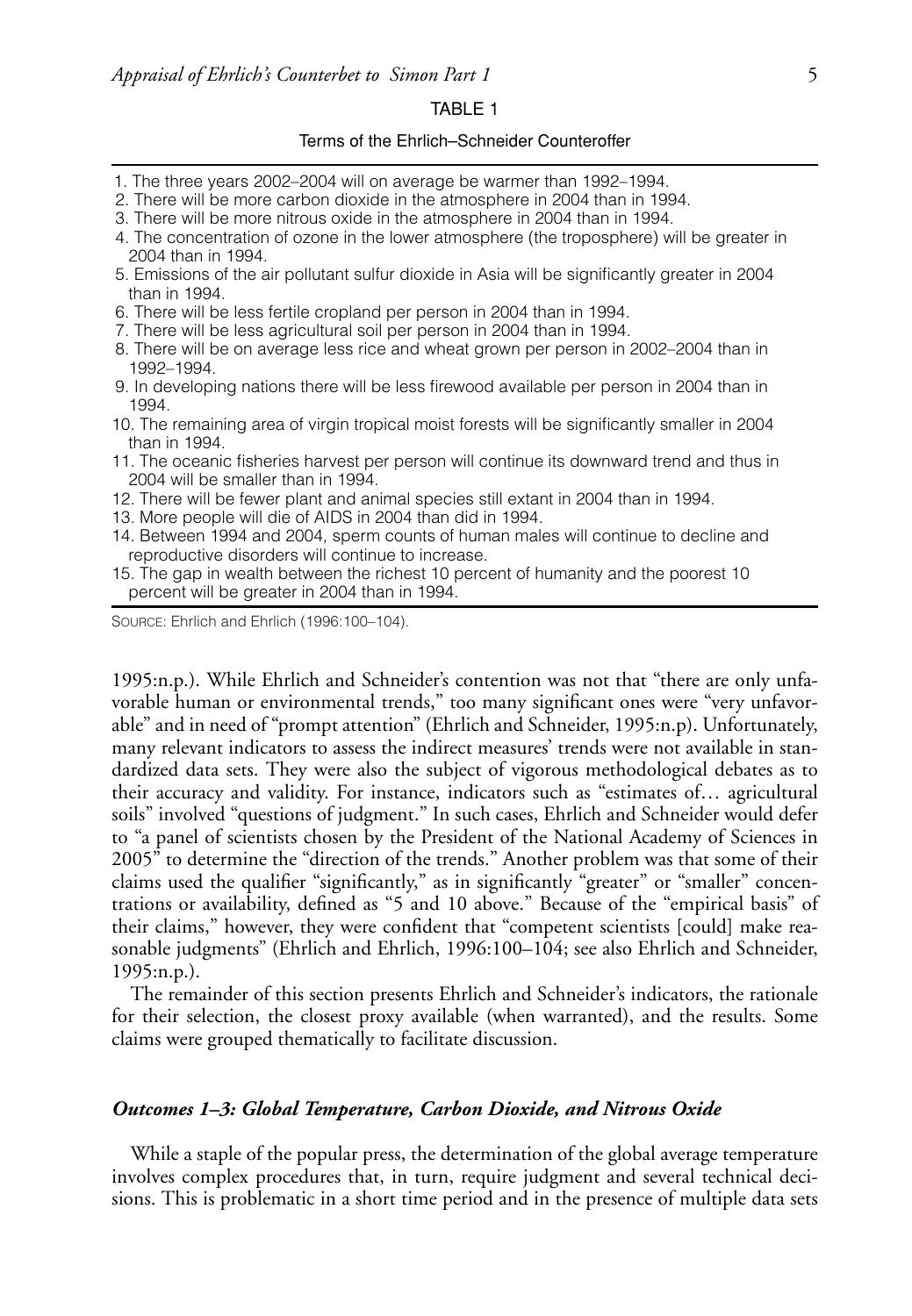### TABLE 2

| Global Temperature    |              |                                              |                                            |
|-----------------------|--------------|----------------------------------------------|--------------------------------------------|
| Data set              | Change       | 2002-2004 GMST                               | 1992-1994 GMST                             |
| <b>NASA GISS</b>      | $+0.3^\circ$ | $0.597^\circ$ above<br>1951–1980 level       | $0.253^\circ$ above<br>1951–1980 level     |
| UK Met Office HadCRUT | $+0.3^\circ$ | $0.483^\circ$ above the<br>1961-1990 level   | $0.154^\circ$ above the<br>1961-1990 level |
| <b>UAH MSU/AMSU</b>   | $+0.3^\circ$ | $0.162^{\circ}$ above the<br>1981-2000 level | $0.182^\circ$ below the<br>1981-2000 level |
|                       |              | Carbon dioxide                               |                                            |
| Mauna Loa Observatory | $+18$ ppm    | 376 ppm                                      | 357 ppm                                    |
|                       |              | Nitrous Oxide                                |                                            |
| EPA                   | $+7$ ppm     | 317 ppm                                      | 310 ppm                                    |

Global Temperature, Carbon Dioxide, and Nitrous Oxide Concentrations over the Terms of the Second Ehrlich–Simon Bet

SOURCE: NASA GISS, HadCRUT, UAH MSU/AMSU, Mauna Loa Observatory, and EPA.

(Hurrell and Trenberth, 1996a, 1996b). The most cited numbers are based on global mean surface air temperatures (GMST) data, an estimate of the spatial distribution of temperatures derived from thousands of daily surface observations obtained from weather stations, buoys, ships, and other autonomous observing systems. Some of the technical issues involved in deriving GMST data include "difficulties in obtaining data, documenting and accounting for changes in instrumentation and observing practices, addressing changes in station location and local land use, understanding random measurement errors, and deciding where and how to infill missing data in space and time" (NCAR, 2014). Two key research centers produce these estimates: NASA's Goddard Institute for Space Studies (GISS), the United Kingdom's Met Office Hadley Centre (2020)/Climatic Research Unit (HadCRUT).

The first two rows of Table 2 show the results from these data sets. Some scholars (Spencer, Christy, and Braswell, 2015; McKitrick and Christy, 2018) have contested the practice of using raw data from these data sets, pointing out that satellite data vary in quality because of technical issues such as calibrations.<sup>3</sup> These scholars have produced adjusted data sets such as the University of Alabama in Huntsville's (UAH) Microwave Sounding Unit (MSU) and Advanced Microwave Sounding Unit (AMSU) (UAH MSU/AMSU) data, presented as the third row of Table 2. The sets of measures show some differences in long-term trends, the UAH MSU/AMSU being the most divergent. Over the period of the Ehrlich–Schneider wager, however, there is a clear increase in global temperature in all data sets. In fact, the absolute increase is quite similar across the data sets. Ehrlich and Schneider thus win their first claim.

The Mauna Loa Observatory in Hawaii has provided the longest record of direct measurements of  $CO<sub>2</sub>$  in the atmosphere. It is reported as a dry mole fraction defined as the

<sup>&</sup>lt;sup>3</sup>Spencer et al. (2015:2) wrote that "since 1979 we have had 15 satellites that lasted various lengths of time, having slightly different calibration (requiring intercalibration between satellites), some of which drifted in their calibration, slightly different channel frequencies (and thus weighting functions), and generally on satellite platforms whose orbits drift and thus observe at somewhat different local times of day in different years. All data adjustments required to correct for these changes involve decisions regarding methodology, and different methodologies will lead to somewhat different results. This is the unavoidable situation when dealing with less than perfect data."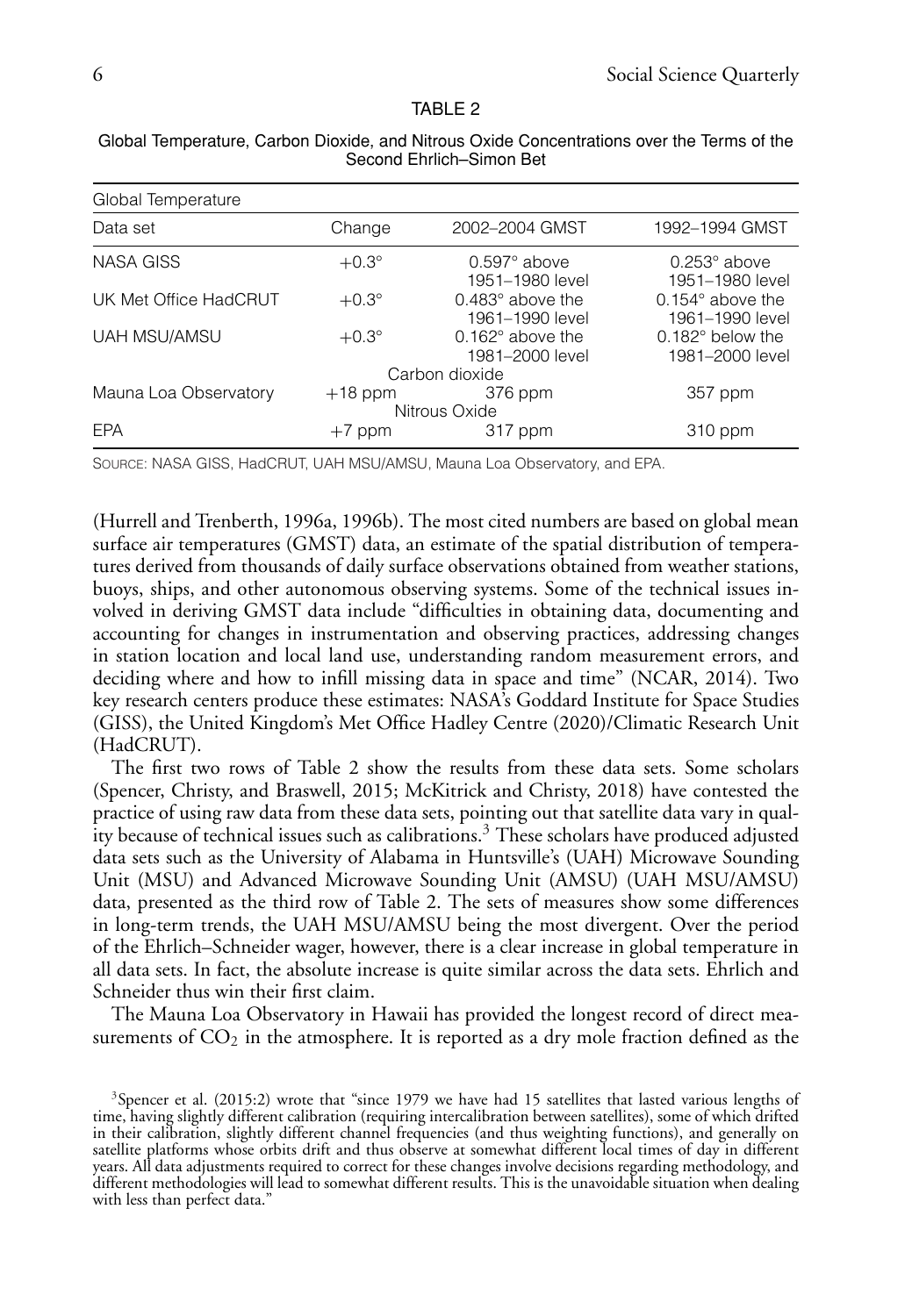number of molecules of carbon dioxide divided by the number of molecules of dry air multiplied by one million, or parts per million (ppm). According to Tans and Keeling (n.d.), "[t]hese values are subject to change depending on quality control checks of the measured data, but any revisions are expected to be small." Table 2 shows the results from this data set. As predicted by Ehrlich and Schneider,  $CO<sub>2</sub>$  concentration increased over the decade.

Finally, the nitrous oxide data, obtained from the Environmental Protection Agency's database, are also included in Table 2 and once again supports Ehrlich and Schneider's predictions.

# *Outcomes 4 and 5: Tropospheric Ozone and Sulfur Dioxide*

Tropospheric ozone concentrations are problematic because the gas is a component of smog, which has deleterious effects on human health and crop production. Tropospheric ozone concentrations are nevertheless difficult to assess because ozone is formed as a reaction product and it can dissipate at varying rates over periods of 5–25 days depending on altitude, geographic location, season, temperature, and humidity. A small number of observation stations measuring ozone concentrations may thus provide biased data from nonrepresentative samples, a problem made worse by the fact that the number of observation stations was once much smaller (Cooper et al., 2014; Schultz et al., 2017).<sup>4</sup> Aggregating the information to generate global long-term trends poses considerable methodological difficulties. Recent efforts by the International Global Atmospheric Chemistry Project allowed some of the first assessments of global trends, but they come with important cautionary notes. It is certain that ozone concentrations started to decline *circa* 2000 in most western countries (Guicherit and Roemer, 2000; Cooper et al., 2014) and increased in developing countries such as India (Lal et al., 2012) and China (Wang et al., 2012). The trend in the last two decades is clearer: observation stations began to exhibit falling levels of ozone concentrations, especially in advanced economies (Cooper et al., 2014; Gaudel et al., 2018). However, we were unable to find global assessments available for the period of the bet as some continuous observations starting in 1975 from a limited number of stations yield opposing trends (Gaudel et al., 2018:23–26). The winner of this claim cannot be declared decisively.

Sulfur dioxide in the atmosphere becomes sulfuric acid, the principal component of acid rain, and it is associated with direct damage to human health, forests, and crops. The fifth claim is that sulfur dioxide concentrations would have increased in Asia at a time when economic growth was well under way in China and beginning in India. From 2000 to 2006, total  $SO_2$  emission in China increased from 21.7 to 33.2 Tg, an annual growth rate of 7.3 percent and a 53 percent increase overall (Lu et al., 2010). This certainly meets Ehrlich and Schneider's "significant" criterion. There was also a continuous increase in India over the period considered (Li et al., 2017; Klimont, Smith, and Cofala, 2013). Other countries in Asia exhibited falling emissions of sulfur dioxide to 2005 (Klimont, Smith, and Cofala, 2013:3), but this was insufficient to compensate for the rise in India and China. On their terms, Ehrlich and Schneider proved correct. Data assembled by Smith et al.

<sup>4</sup>One might think that assembling a balanced panel of observation stations and tracking concentrations over time would be sufficient to arrive at acceptable approximations of trends, especially with the use of area fixed effects controls in a regression as long as those fixed effects are constant. However, Schultz et al. (2017) pointed out that area-unique conditions are *not* constant. For example, changes in population density (Schultz et al., 2017:3) or the addition of a power station (2017:15-16) affect measurements considerably, also influencing the quality of the Tropospheric Ozone Assessment Report analysis.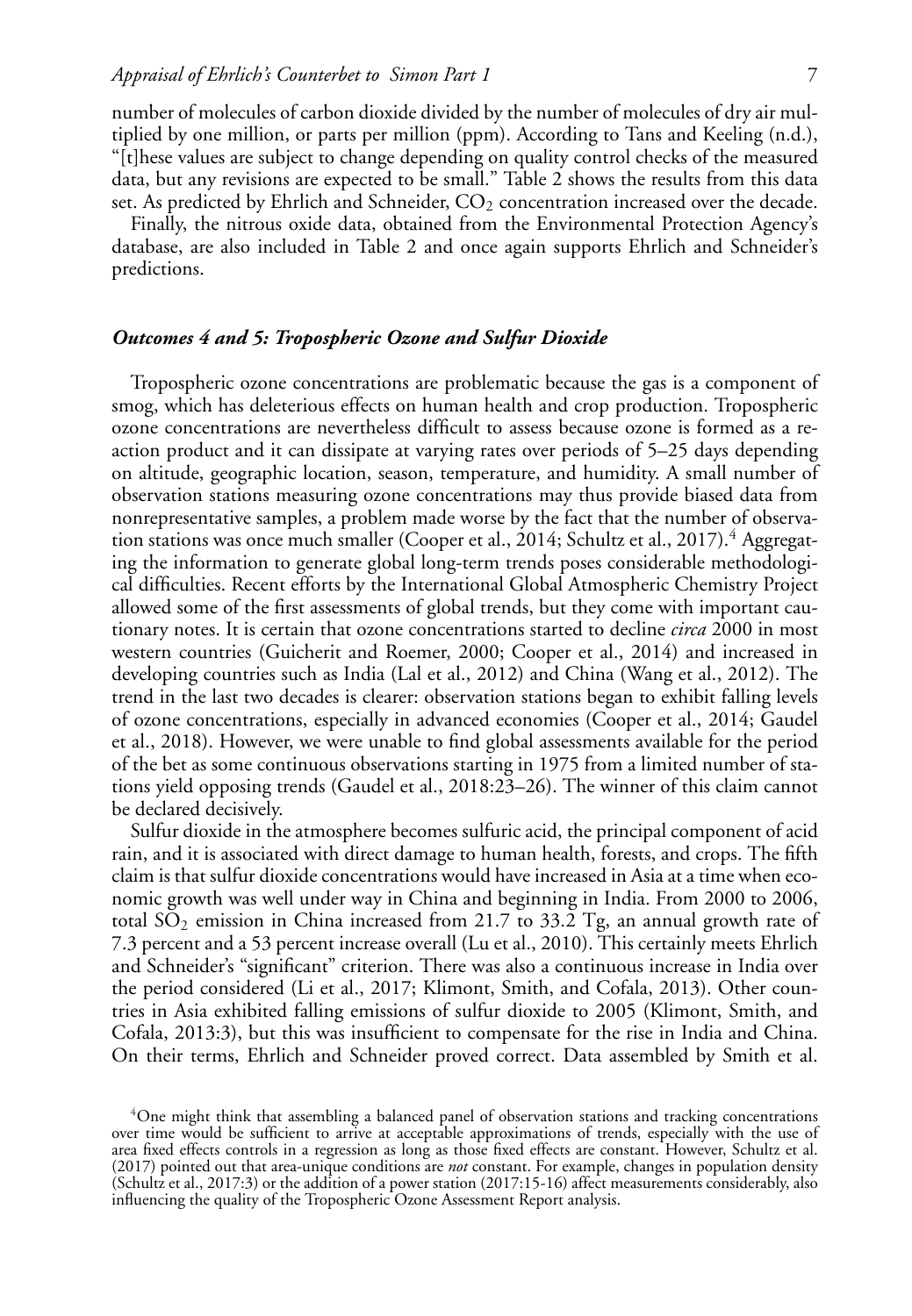$(2011)^5$  suggest that all Asian countries saw their emissions of sulfur dioxide rise from 31,388 Gg in 1994 to 42,423 Gg in 2004. There nonetheless remain some uncertainties. First, global trends show that emissions have been falling since 1990, especially since China's emissions peaked in 2006 (Klimont, Smith, and Cofala, 2013; Aas et al., 2019). Second, Aas et al. (2019) have discussed a tendency to overestimate China's emissions, but this has been contested (Lu et al., 2010). However, even if we apply some of the highest values of the overestimation to the actual Chinese data (Wang et al., 2015), we find that the rate of increase from 1994 to 2004 is virtually unaltered. Ehrlich and Schneider can thus be declared winners.

# *Outcomes 6–9: Fertile Cropland, Agricultural Soil, Wheat and Rice Grown, Firewood Availability in Developing Nations (Per Capita)*

Assessing the outcomes for indicators in claims 6 and 7 is problematic because Ehrlich and Schneider did not provide a clear definition of "agricultural soil" (claim 7), while "fertile cropland" (claim 6) is open to interpretation. Cropland is defined by the USDA (n.d.:n.p.) as "areas used for the production of adapted crops for harvest" that can be either cultivated or noncultivated. The UN Food and Agricultural Organization (FAO, 2001) distinguishes between cropland or crop area that is the gross area on which a crop is grown, including ditches and headlands, and agricultural land that includes pastures (Bailey, 2020). Ehrlich and Schneider did not provide a clear definition of "agricultural soil," a concept that is intuitively easily understood, but whose reality is extremely complex. Be that as it may, the combination of significant population growth and a finite surface area can only deliver the predicted outcome even if cropland can be created and soil quality improved through human interventions.<sup>6</sup> Using the arable land per person (in hectares) indicator from the FAO of the United Nations as assembled in the World Bank's World Development Indicators data set, we observed a change of −0.033 hectares per person between 1994 and 2004. Using FAO's definitions, per capita cropland and agricultural land decreased during the wager period (Table 3). Ehrlich and Schneider win the claims concerning the per capita decrease in fertile cropland and agricultural soil per capita. FAO data also indicate that, on average, less rice and wheat per person was grown in 2002–2004 than in 1992–1994 (Table 3).

The overall supply of firewood (technically woodfuel) in the developing world has been increasing because of better conservation and forest management practices, even though productive forest area dwindled at a rate of 0.22 percent annually beginning in 1990 (FAO, 2010:136). Suspecting that woodfuel supply did not quite outpace population growth, we set out to calculate per person woodfuel removal numbers for the developing world. We

<sup>&</sup>lt;sup>5</sup>The data are available online at the Socioeconomic Data and Applications Center (SEDAC): -https://sedac.ciesin.columbia.edu/data/set/haso2-anthro-sulfur-dioxide-emissions-1850-2005-v2-86/datadownload).

 $6$ According to an FAO report, there was an increase in the land area in use for agricultural purposes from the early 1960 to the late 1990s. However, the population increased considerably during the period so that "by implication, arable land per person declined" (FAO, 2020a, Consulted April 2, 2020).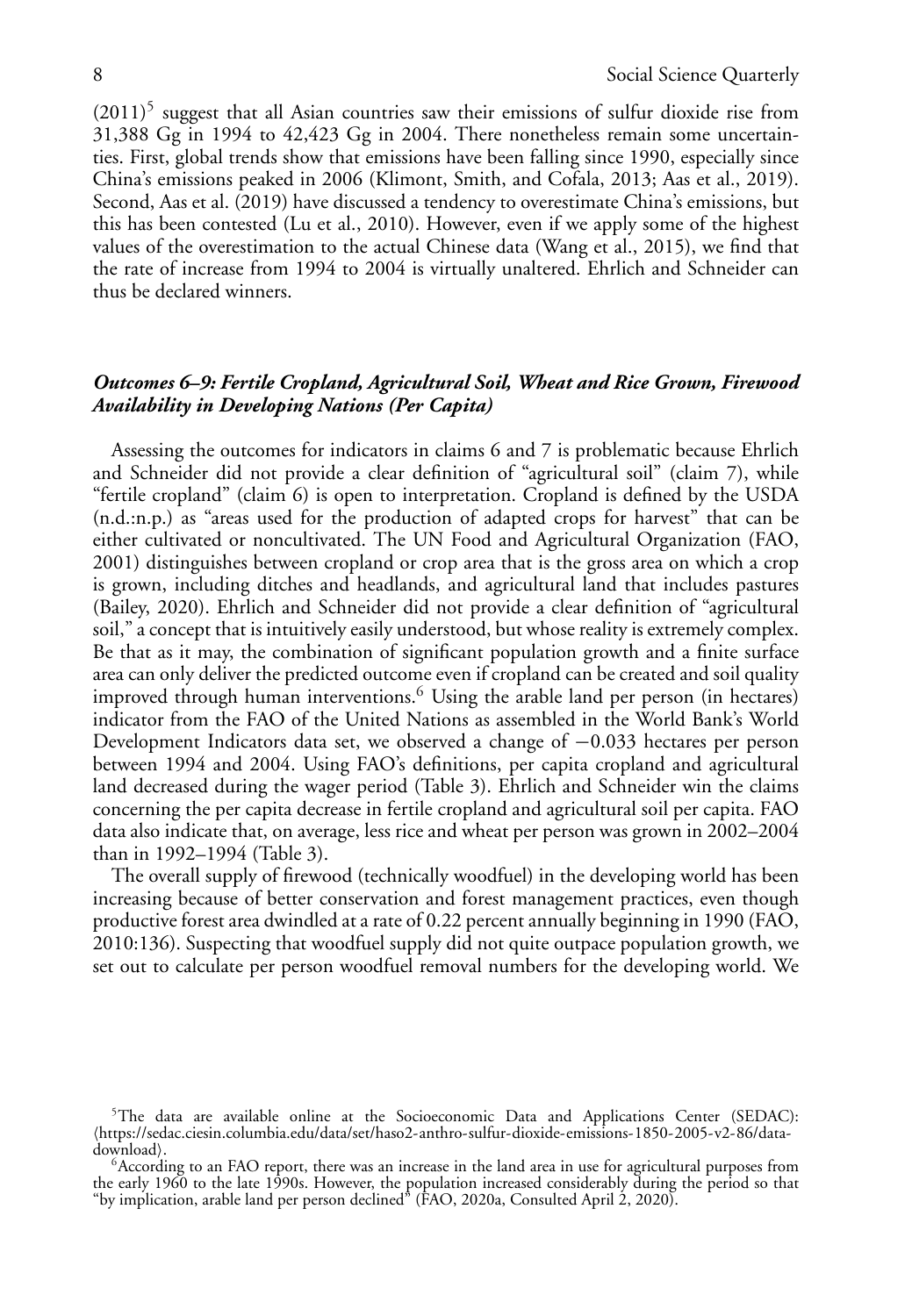| ٦<br>г |  |
|--------|--|
| ш<br>L |  |
| п.     |  |
| Ξ      |  |

| ۱<br>:<br>I            |
|------------------------|
|                        |
| ֞                      |
|                        |
|                        |
|                        |
|                        |
| $\vdots$               |
| indiana cun            |
|                        |
| ֦֧֦֧֝֟֓֝֬֝֬֝֬ <u>֓</u> |

| Agricultural Land                                                                                                                                           |                                    |                                  |                                  |
|-------------------------------------------------------------------------------------------------------------------------------------------------------------|------------------------------------|----------------------------------|----------------------------------|
| Data set                                                                                                                                                    | Change                             | 2004                             | 1994                             |
| World development indicators (arable land,                                                                                                                  | -0.033 ha per person               | 0.216 ha per person              | 0.249 ha per person              |
| hectares per person)<br>FAO STAT                                                                                                                            | -0.112 ha per person               | 0.753 ha per person              | 0.865 ha per person              |
| (agricultural land, hectares per person)<br>FAO STAT                                                                                                        | -0.031 ha per person               | 0.233 ha per person              | 0.264 ha per person              |
| (cropland land, hectares per person)<br>Wheat and rice                                                                                                      |                                    |                                  |                                  |
|                                                                                                                                                             | Change                             | 2002-2004                        | 1992-1994                        |
| FAO STAT (wheat, tonnes per person)                                                                                                                         | -0.003 ton per person              | 0.093 ton per person             | 0.096 ton per person             |
| FAO STAT (rice, tonnes per person)                                                                                                                          | -0.006 ton per person              | 0.093 ton per person             | 0.100 ton per person             |
| Woodfuel in developing regions                                                                                                                              |                                    |                                  |                                  |
| cubic meter<br>FAO (2010:136) (woodfuel removals,<br>per person)                                                                                            | $-0.3$ m <sup>3</sup> per person   | 0.23 m <sup>3</sup> per person   | 0.26 m <sup>3</sup> per person   |
| FAO STAT (woodfuel production, coniferous and                                                                                                               | -55.04 m <sup>3</sup> per person   | 347.94 m <sup>3</sup> per person | 402.98 m <sup>3</sup> per person |
| FAO STAT (woodfuel production, coniferous and<br>nonconiferous, cubic meter per person) <sup>a</sup><br>nonconiferous, cubic meter per person) <sup>D</sup> | $-75.98$ m <sup>3</sup> per person | 682.46 m <sup>3</sup> per person | 758.44 m <sup>3</sup> per person |
| Asia, Central America, South America and Africa.                                                                                                            |                                    |                                  |                                  |
|                                                                                                                                                             |                                    |                                  |                                  |

b Aspecially created FAO region for "least developed countries."<br>A specially created FAO region for "least developed countries." b<br>
<sup>b</sup>A specially created FAO region for "least developed countries." aAsia, Central America, South America and Africa.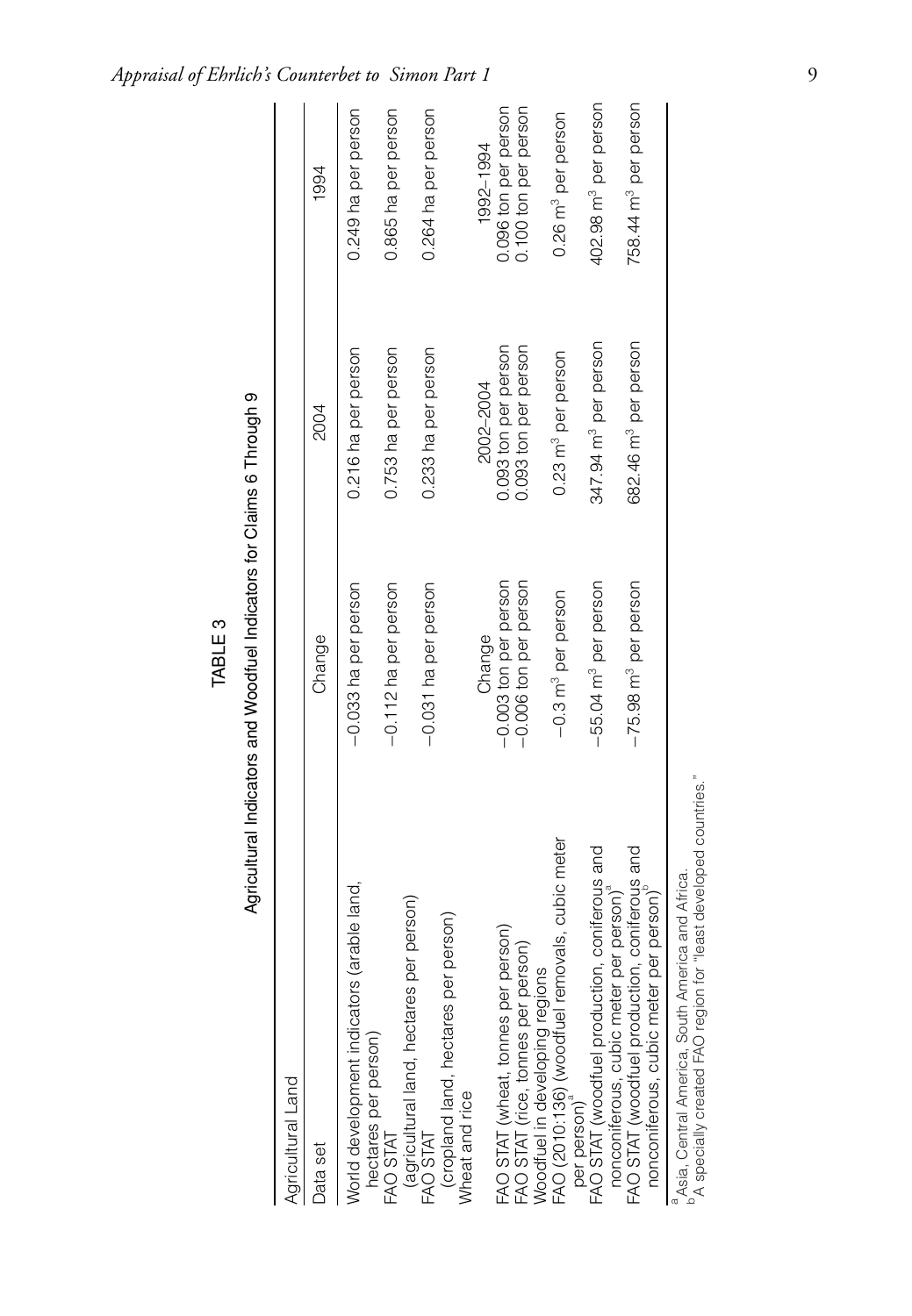also used woodfuel production reported by the FAO. $^7$  In Table 3, one can see that Ehrlich and Schneider's claims were correct.

# *Outcome 10: Virgin Tropical Moist Forests*

No official definition exists for Ehrlich and Schneider's notion of "virgin" tropical moist forest. As discussed in more detail later in Part 2, much recent research suggests significant past human interventions in the shaping of tropical forests once considered unaffected by anthropogenic actions. Tropical moist forests, despite the early "lack of consensus on the definition of the term," (Sommer, 1976:n.p.), as well as regional variation in forest type and characteristics, are understood to have "high rainfall  $(>1,700$  mm annually), even distribution of solar radiation throughout the year, constant high temperatures (mean monthly temperature  $>24^{\circ}$ C), and lack of frost" (Holl, 2002:539). The closest proxies for this claim are humid tropical forest data (Hansen et al., 2008, 2013), with the major caveat that these numbers include forest regrowth.

According to Hansen et al. (2013:850), there is no clear consensus regarding humid tropical forest coverage as "spatially and temporally detailed information on global-scale forest change does not exist; previous efforts have been either sample-based or employed coarse spatial resolution data". Achard et al. (2014) provided a series of humid tropical forest measurements from 1990 through 2005, as did FAO (2010). The analysis presented in Figure 1 is based on plotting and interpolating from the two sets of data.

Interpolated results for the humid tropical forest cover in 1994 range from a low of 1,600 million hectares (Mha) to a high of 1,975 Mha. Interpolated results for the humid tropical forest cover in 2004 range from a low of 1,550 Mha to a high of 1,875 Mha. Regardless of the exact forest cover values, the humid tropical forest cover is decreasing slowly at an average rate of 7.5 Mha/year, between a high estimate of 11 Mha/year from FAO (2010) and a low estimate of 6 Mha/year from Achard et al. (2014). This trend aligns with other results and recent analyses, for example, by Hansen et al. (2013:850) who noted that, for the period of 2000–2012, "[t]he tropical domain experienced the greatest total forest loss and gain of the four climate domains (tropical, subtropical, temperate, and boreal), as well as the highest ratio of loss to gain […], indicating the prevalence of deforestation dynamics."

Ehrlich and Schneider's specific claim, however, is that the "remaining area of virgin tropical moist forests will be significantly smaller in 2004 than in 1994," where "significantly" was defined as at least 5–10 percent. The Achard et al. (2014) values are quantitatively lower than those of the FAO (2010), but they also demonstrate a gradual decrease of forest coverage over the decade. Using the Achard et al. (2014) values, there was a loss of 50 Mha over the decade, approximately 3 percent of the 2004 humid tropical forest cover. Similarly, using the FAO (2010) values, there was a loss of 100 Mha over the decade, which is just over 5 percent and would therefore barely meet Ehrlich and Schneider's significance threshold. As mentioned earlier, however, the forest coverage values reported in the literature included forest regrowth (Hansen et al., 2013) and thus do not reflect "virgin" forest

<sup>7</sup>FAO distinguished between wood production, including the production of wood intended as woodfuel, and wood removals for various purposes. Removals account for harvesting (Bailis et al., 2017), collection (FAO, 1983) and other behaviors by which people consume the wood, all are variously described in the literature. Production numbers thus tend to be higher than removal figures, although "informally and illegally removed wood, especially woodfuel, is not usually recorded, [thus] the actual amount of wood removals is undoubtedly higher" (FAO, 2010:86).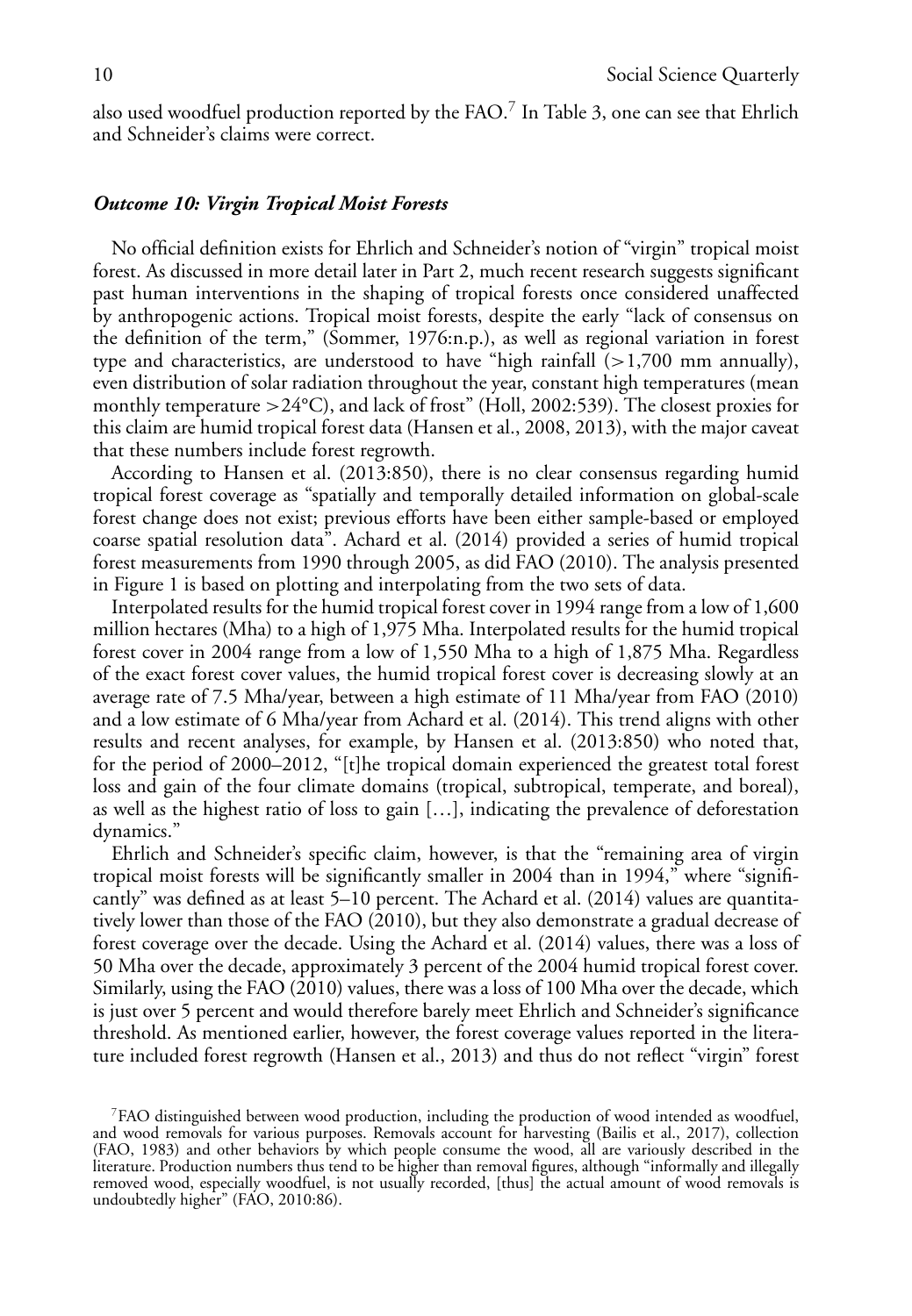

Humid Tropical Forest Area Measurements 1990–2010



loss, an indicator that cannot be assessed. Ehrlich and Schneider were thus not correct on claim 10.

# *Outcome 11: Oceanic Fisheries Harvest Per Person*

The only global data set of fisheries statistics, covering over six decades, is produced by the FAO. The catch data are deemed problematic to various degrees and have been revised over time (FAO, 2016; Garibaldi, 2012; Pauly and Zeller, 2016; Pauly and Zeller, 2017; Ye et al., 2017). Among key issues, several countries "do not regularly report their annual catch statistics to FAO," the data are "not entirely reliable," the amount of fish discarded (i.e., removed from marine environments, but unreported in global marine landings) is hard to estimate and the number of species included in the FAO database has almost doubled between 1996 and 2014 (FAO, 2016:10). Prominent critics (Pauly and Zeller, 2016:2; see also Pauly and Zeller, 2017) have suggested that FAO data "may not only underestimate artisanal (that is, small scale, commercial) and subsistence fisheries, but also generally omit the catch of recreational fisheries, discarded bycatch and illegal and otherwise unreported catch." Indeed, even the "reconstructed global catches between 1950 and 2010 were 50 percent higher than data reported to FAO suggest, and are declining more strongly since catches peaked in the 1990s" (Pauly and Zeller, 2016:2). These high-end estimates, however, have been challenged by Ye et al. (2017:401) who argued that Pauly and Zeller's approach rests "on fundamental misunderstandings caused by mixing up statistical metrics and using simple normative explanations to interpret highly complex datasets."

According to FAO FISHSTAT data, the trend in global marine catches (with or without anchoveta) has remained remarkably stable since the early 1980s with total catches typically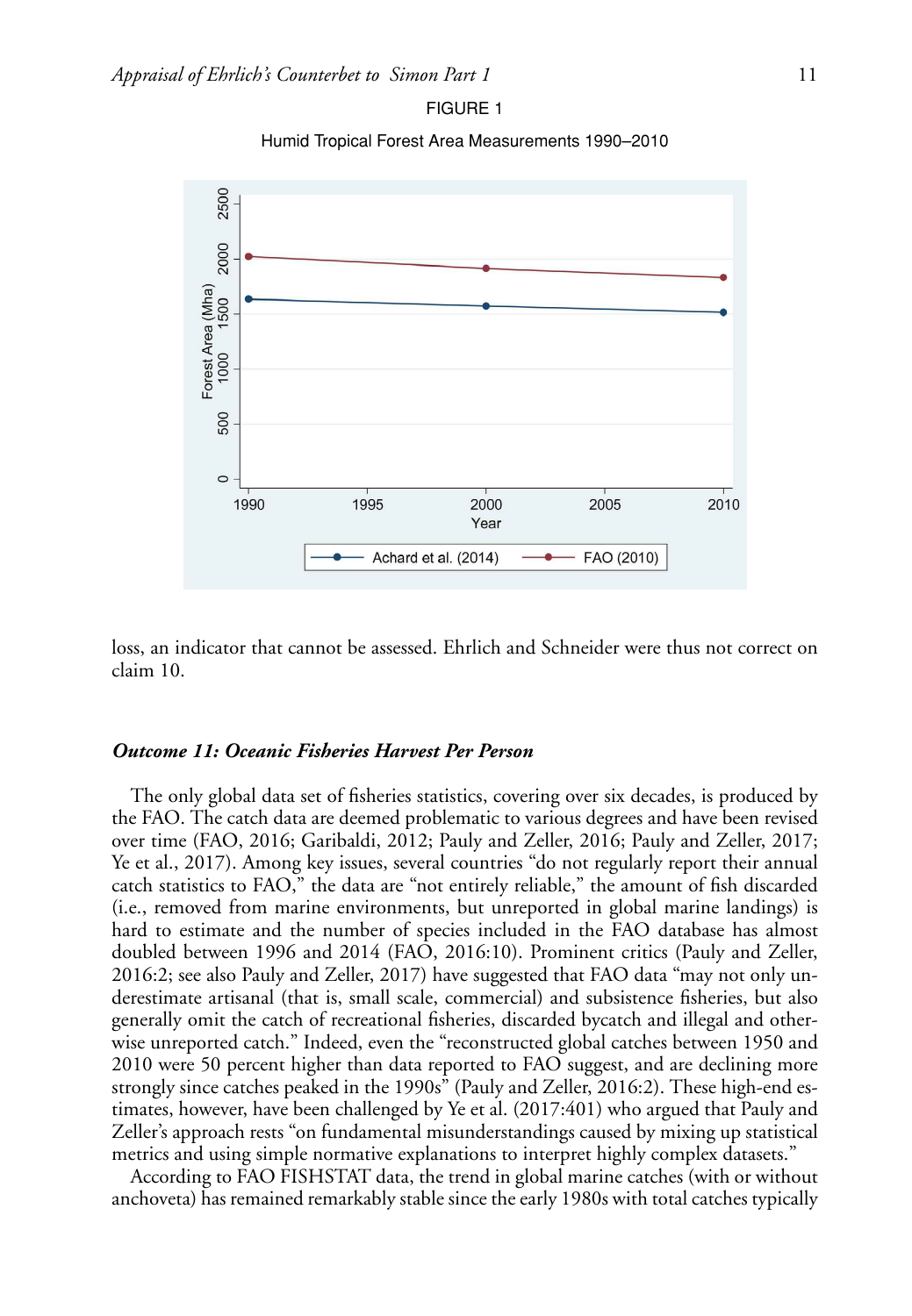#### FIGURE 2

Oceanic Fisheries Harvest Per 1,000 Persons, 1960–2015 with 1994–2004 Highlighted



SOURCE: FAO FISHSTAT (2020b).

hovering around 90 million tonnes/year which, because of rising population, means a falling level relative to population (Figure 2).

Keeping in mind the limitations of these data, the production peak of the world's marine fisheries was reached in 1996 at 95 million tonnes (FAO FISHSTAT:2020b) but remained remarkably stable in following years. Ehrlich and Schneider are thus right that "oceanic fisheries harvest per person" diminished with the addition of nearly 600 million human beings during the decade.

### *Outcome 12: Biodiversity*

The unstated problem at the core of this claim is: How can we best estimate the number of extant species in order to know whether their number is changing? The increase in the rate of extinctions is implied in the claim as it is a consequence of a net decrease in the number of extant species. Discussion of the number of animal and plant species in 1994 and 2004, however, requires an examination of the current scientific consensus on the approximate species numbers.

While Stork (1993) logged between 1.4 and 1.8 million described species of plants and animals, Colwell and Coddington, 1994:102) noted that estimates based on "depauperate lineages" such as mammals may underrepresent hyperdiverse organisms such as insects. The Census of Marine Life (2011) project estimated all species at 8.7 million,  $\pm$ 1.3 million, with 86 percent of all terrestrial species and up to 91 percent or marine species needing to be identified, described, and positioned within the taxonomy (Mora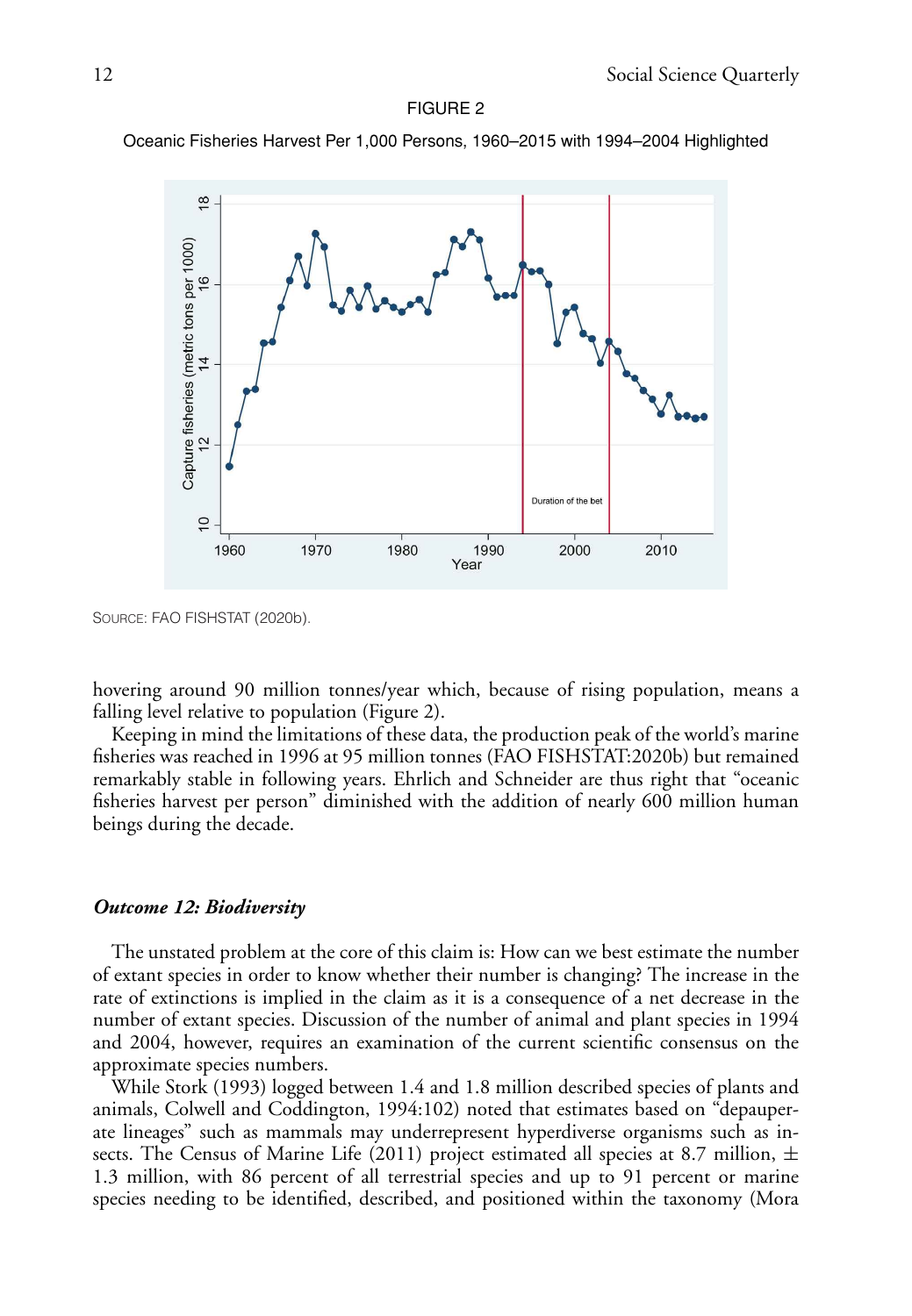|                              |            |               | Number of Extinct Species by Major Taxonomic Group |            |               |                |            |               |            |
|------------------------------|------------|---------------|----------------------------------------------------|------------|---------------|----------------|------------|---------------|------------|
|                              |            | 1996/1998     |                                                    |            | 2000          |                |            | 2004          |            |
| Taxonomic Group              | ЕX         | EW            | Total                                              | ЕX         | EW            | Total          | ЕX         | EW            | Total      |
| Vertebrates<br>Invertebrates | 296<br>315 | 19<br>11      | 315<br>326                                         | 318<br>375 | 19<br>14      | 337<br>389     | 338<br>359 | 22<br>14      | 360<br>373 |
| Plants<br>Protista<br>Total  | 682        | 17<br>Ω<br>47 | 88<br>O<br>729                                     | 73<br>766  | 17<br>O<br>50 | 90<br>O<br>816 | 86<br>784  | 24<br>0<br>60 | 110<br>844 |

TABLE 4 IUCN Species Extinction Data for 1996–2004

NOTE: EW, extinct in the wild; EX, extinct.

SOURCE: IUCN Red List of Threatened Species (2004).

et al., 2011). This number is between Stork's 5 and 15 million and is among the most accurate recent estimates (Pimm et al., 2014:1246752-1).

As Stork (2010:359) confirmed: "Estimates of the number of species on Earth escalated in the 1980s from 1−2 million to 30−100 million due to large increases in the number of species of several key taxa—principally insects and their other arthropod relatives, and to a lesser extent, fungi and nematodes […] and have been replaced by estimates of 5−15 million species." Barnosky et al., 2011:51) concurred, stating "[d]ocumented numbers are likely to be serious underestimates, because most species have not yet been formally described." Thus, the best estimate of the number of extant species is the range of the 2011 Census of Marine Life number of 8.7  $\pm$ 1.3 million species. Since it will not be possible to affix specific numbers of extant species to the years 1994 and 2004, respectively, the change in known extinctions between 1994 and 2004 will be used as a proxy for determining whether there were more or fewer extant species at the endpoints of that decade.

The International Union for the Conservation of Nature (IUCN) Red List of Threatened Species (Baillie, Hilton-Taylor, and Stuart, 2004) outlines criteria for extinction and provides lists of species, both plant and animal, under various levels of threat. The 2020 Red List (IUCN, 2020) reports 959 extinct species (882 extinct and 77 extinct in the wild) in the context of more than 120,000 species assessed compared to 923 extinct species and 65,747 species assessed in 2016 (IUCN, 2016).

Stork (2010:358) provided a corroboration: "The actual number of species that are officially recognized as extinct since 1600, according to IUCN (IUCN, 2009) and other sources, is surprisingly low—around 1,200 species." Stork (2010:359) also offered an important point to consider: "[T]he most recent 2009 IUCN list of extinct species is in large part a list for 1959 since a species has traditionally only been recognised as 'extinct' when no living individual has been seen for 50 years." Thus, the 1994 IUCN numbers document extinctions for species whose last observed members died in 1944 while 2016 numbers reflect extinctions as of 1966, making Ehrlich and Schneider's indicator for assessing biodiversity change in the 1994–2004 decade particularly inaccurate.

One could stop here and declare the indicator of Claim 12 impossible to assess for the 1994–2004 period. However, using the IUCN Red List of Threatened Species for 2004, one may approximate the following numbers for animal and plant extinctions for the mid-1990s to 2004 (Table 4).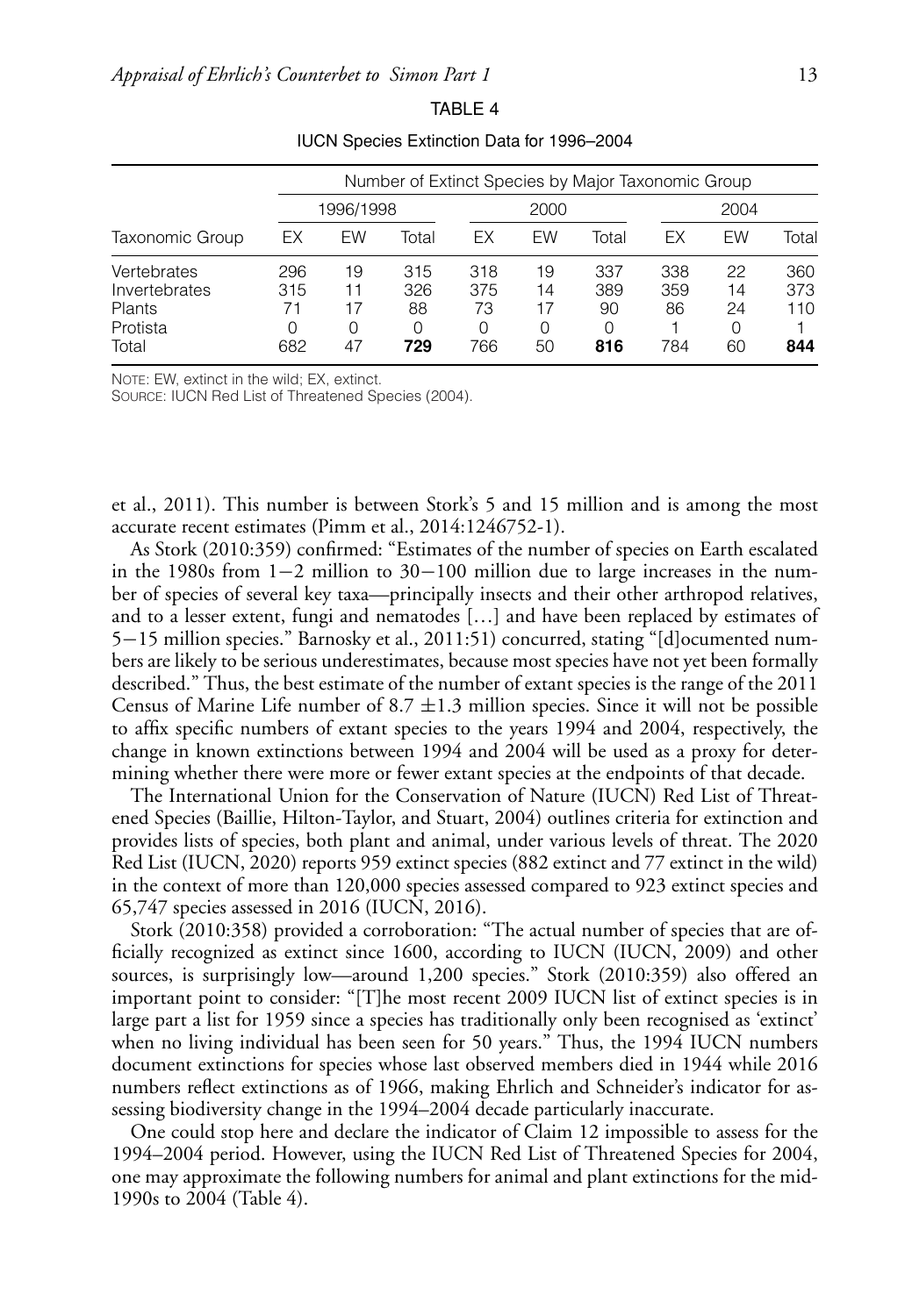

FIGURE 3 World Deaths (000s) from HIV/AIDS, 1994–2004

SOURCE: Institute for Health Metrics and Evaluation (2020).

Thus, there were more extinct species listed for the year 2000 than for 1996 and more extinct species for 2004 than for 2000. The IUCN numbers support Ehrlich and Schneider's claim.

# *Outcome 13: HIV/AIDS*

In 1994, as the HIV/AIDS new infection rate soared but relatively few people were reaching the illness's terminal stages, just over 787,000 people died of AIDS and AIDSrelated illnesses (Figure 3). In 2004, just prior to the AIDS mortality peak years of 2005– 2006, approximately 1.91 million people died of AIDS and AIDS-related illnesses (Institute for Health Metrics and Evaluation, 2020). Ehrlich and Schneider thus won the claim.

### *Claim 14: Human Sperm Count*

An influential 1992 Danish study documented a long-term sperm count decrease (Carlsen et al., 1992). This work, however, was criticized on a number of grounds, including "the selection of subjects with possible fertility problems in the original studies, differences in study populations at different intervals and in different geographic regions over the 40-year time span, comparability of laboratory methods, and the statistical analysis" (Kabat, 2017). Another important critique of existing work is its heavily biased sampling in favor of prosperous developed world participants (Deonandan and Jaleel, 2012). As a result, "[r]eported declines in sperm counts remain controversial today and recent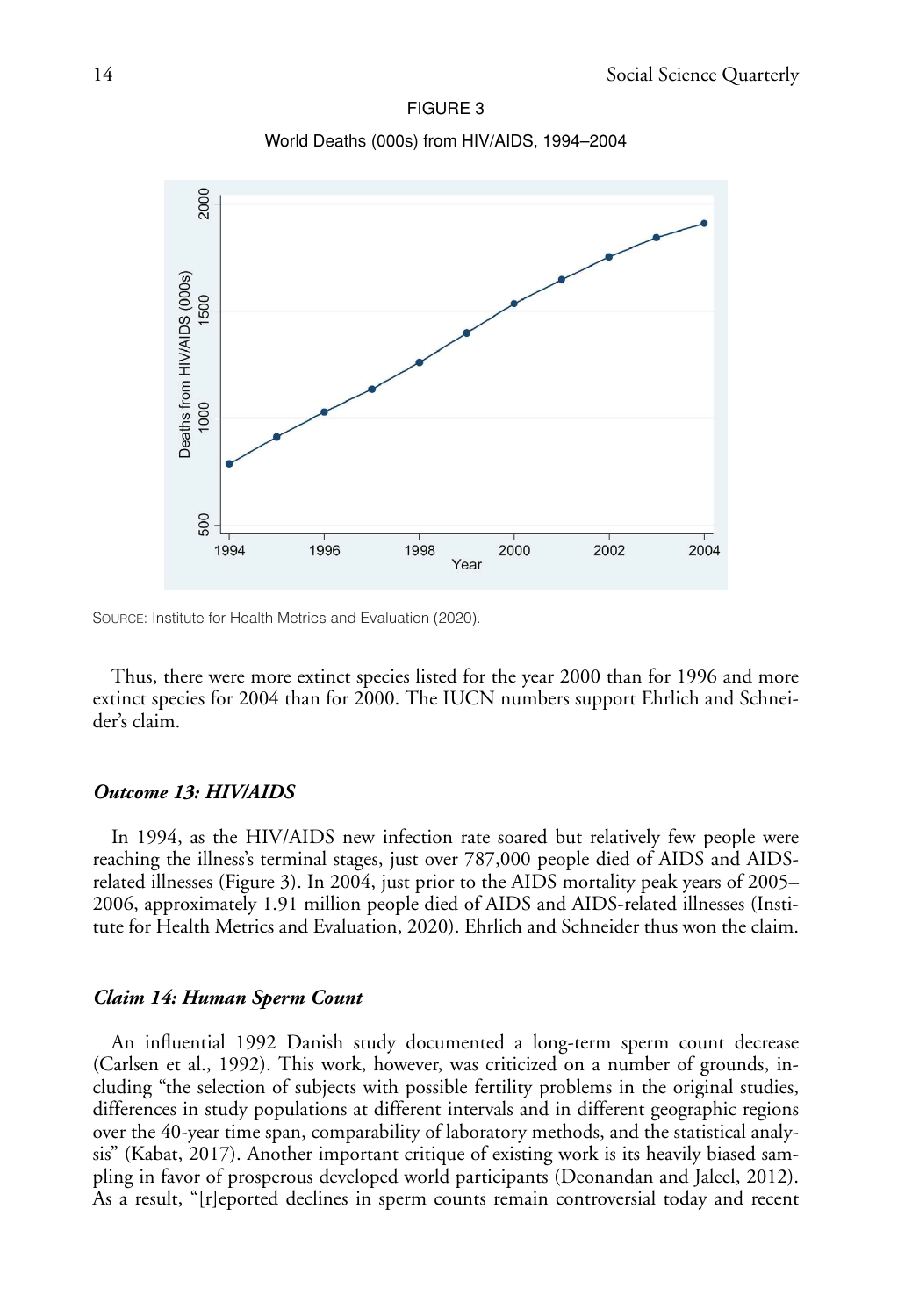trends are unknown" (Levine et al., 2017:1). While more up-to-date studies of sperm counts in the developing world are needed to settle this issue, the scholarly debate points to an undetermined outcome in this case.

# *Outcome 15: Inequality*

Some widely publicized reports suggest rising wealth inequality (Oxfam, 2019). However, these studies have been criticized on at least four counts. First, they rely heavily on financial assets and, more importantly, net financial assets. As such, heavily indebted people (those with large valuable assets) are at the bottom of the estimated distribution. This would include people with assets worth millions or even billions of dollars. Second, a sizable share of the wealth of the poor is "dead capital," that is, off the books and therefore not measured. Rough and controversial estimates have suggested that in 1997 they might have amounted to \$9.34 trillion dollars (De Soto, 2000:36), more than eight times the wealth that Oxfam reported the bottom 50 percent owned, not adjusted for local purchasing power, in 2019. The third issue is that wealth inequality estimates, even if flawed, are not available for the period under consideration. The few available estimates correcting for the above-mentioned flaws have been compiled by the World Inequality Lab, part of the WID World project. These reports show an increase in the wealth share of the top 1 percent between 1994 and 2004, but they do not account for the unrecorded wealth of the poor. The fourth reason is the fact that *income inequality* (rather than wealth inequality) fell during the period (Sala-i-Martin, 2006). The paucity and poor quality of the data make it difficult to declare a winner between Simon and Ehrlich/Schneider.

# **Tally and Conclusion to Part 1**

Table 5 provides the first tally of the 1994–2004 wager proposed by Ehrlich and Schneider. Simon wins on only one indicator while Ehrlich and Schneider win on eleven. There is too much uncertainty to adjudicate a winner for three claims. Table 5 also includes a column on measurement quality. The use of the word "problematic" in this column refers to the selection and quality of proxy data when the terms used by Ehrlich and Schneider did not match clearly defined or measured quantities in the scientific literature. We also did not refrain from declaring Ehrlich and Schneider winners on their own terms when simple logic dictated the outcome even in the absence of suitable indicators. For instance, while "fertile cropland" is not an indicator found in the technical literature, a significant increase in population that occurred between 1994 and 2004 must mean that less farmland would be available per capita at the end of the time period even if cropland were to be created through, for instance, the draining of wetlands and the conversion of pasturelands.

On their own terms then, Ehrlich and Schneider can be declared the winners of this wager. As we will now argue in Part 2, however, these results can and should be examined critically as they do not necessarily support the Ehrlich-Schneider perspective. We will do so by extending the time period up to the present time to assess long-term trends, and by discussing the shortcomings of some direct indicators and proxies as validating Ehrlich's vision.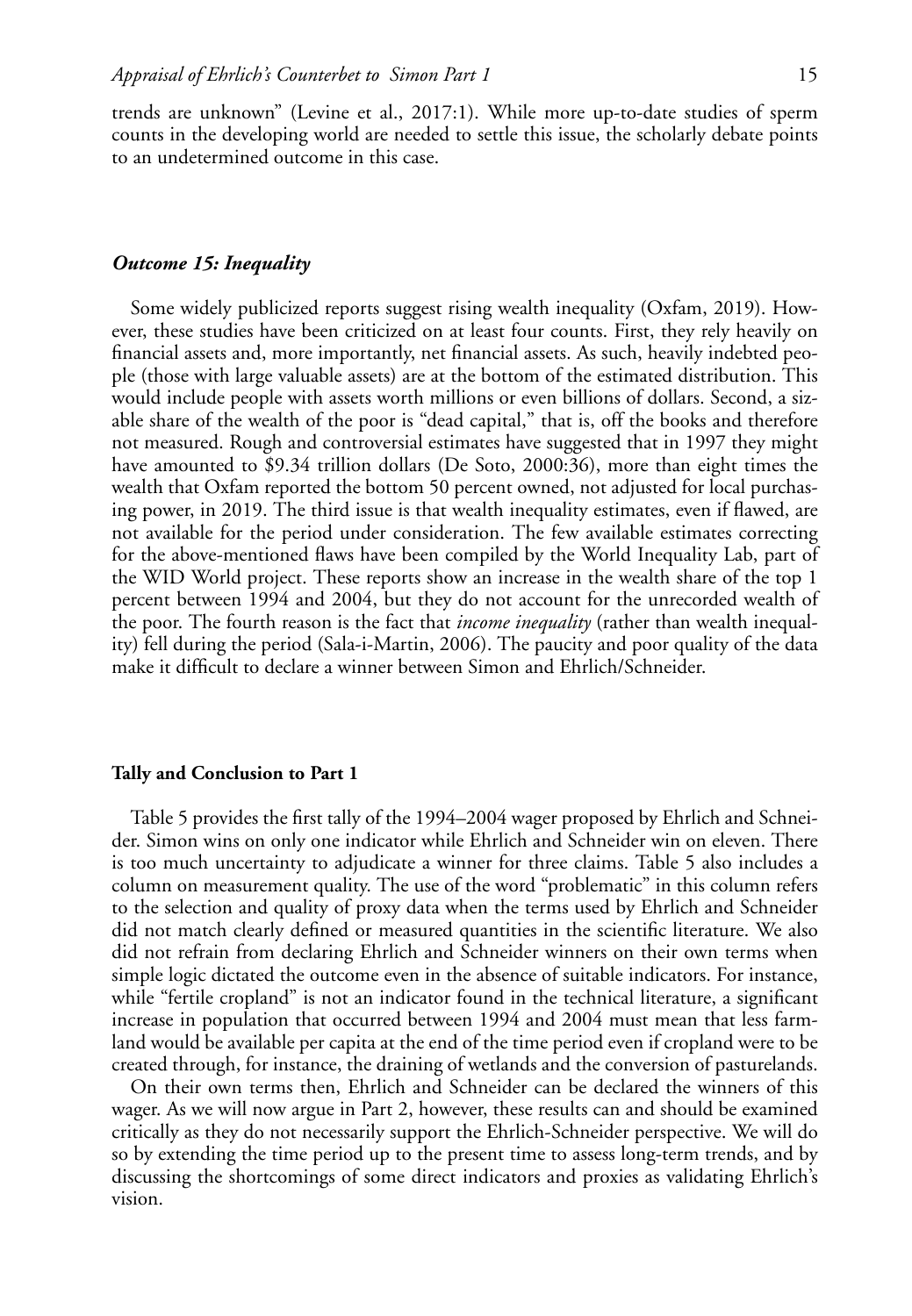| Outcome of the Ehrlich-Schneider (1995) Counterwager Offer                                                                                                  |                                                  |                                              |
|-------------------------------------------------------------------------------------------------------------------------------------------------------------|--------------------------------------------------|----------------------------------------------|
| Ehrlich and Schneider's Indicators and Claims, 1994-2004                                                                                                    | Measured Satisfactorily?<br>Can the Indicator Be | Winner                                       |
| 1. 2002-2004 will on average be warmer than 1992-1994                                                                                                       | Yes                                              | Ehrlich and                                  |
| 2. More carbon dioxide in atmosphere in 2004 than in 1994                                                                                                   | Yes                                              | Schneider<br>Ehrlich and                     |
| in 2004 than in 1994<br>3. More nitrous oxide in atmosphere                                                                                                 | Yes                                              | Schneider<br>Ehrlich and                     |
| 5. Emissions of sulfur dioxide in Asia significantly greater in 2004 than in 1994<br>here) greater in 2004 than 1994<br>4. Concentration of ozone (troposph | No global data available<br>Yes                  | Schneider<br>Ehrlich and<br><b>Jncertain</b> |
| in 2004 than in 1994<br>6. Less fertile cropland per person                                                                                                 | Problematic (proxy: farmland)                    | Schneider<br>Schneider<br>Ehrlich and        |
| in 2004 than in 1994<br>7. Less agricultural soil per person i                                                                                              | Problematic (definition and                      | Schneider<br>Ehrlich and                     |
| grown per person in 2002-2004 than in 1992-1994<br>8. On average less rice and wheat                                                                        | proxy selection)<br>Yes/yes                      | Schneider<br>Ehrlich and                     |
|                                                                                                                                                             |                                                  | continued                                    |

TABLE 5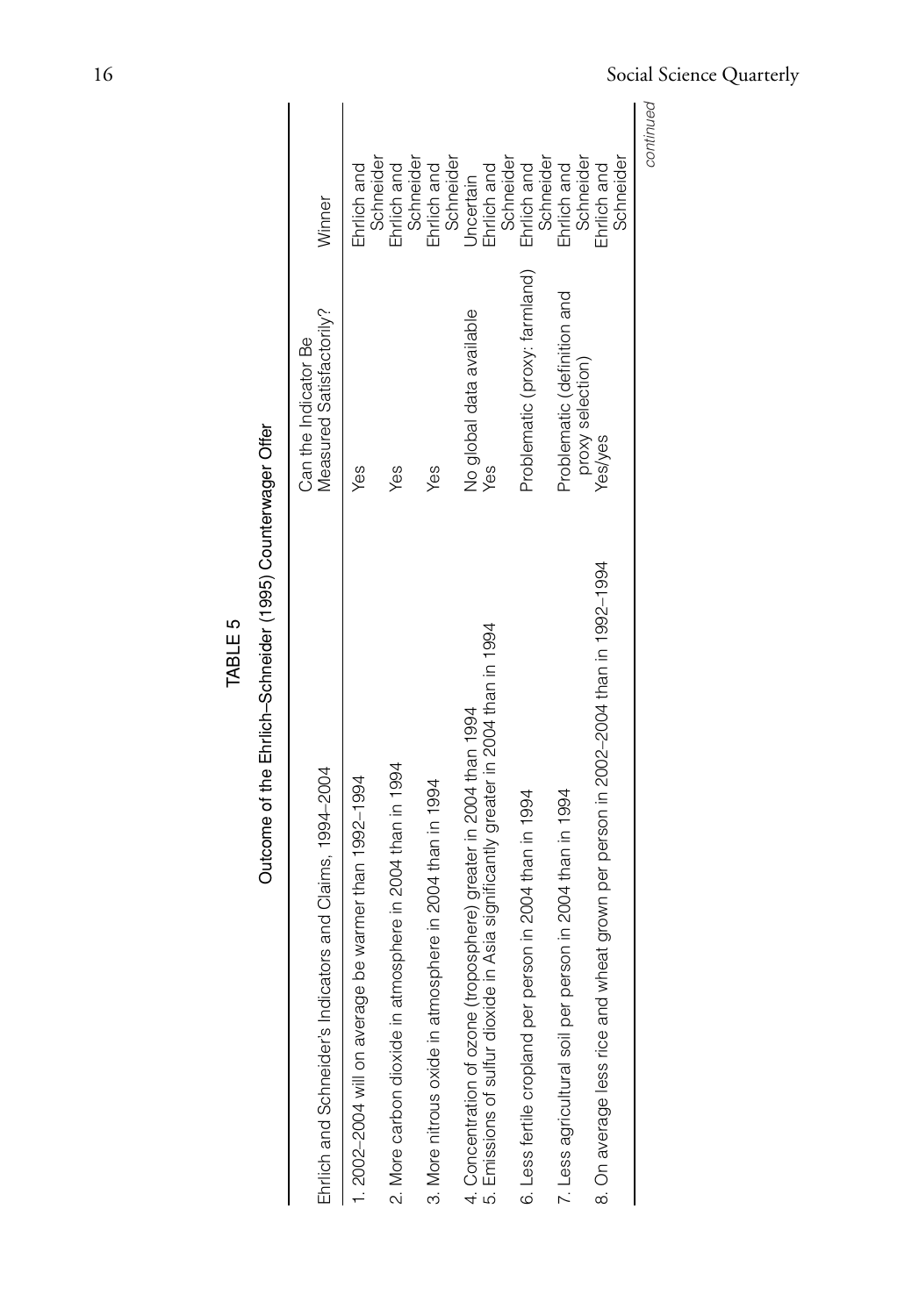| DDDN:11:15   DDDN:1                                                                                                                                                                                                        |                                                                 |                                       |
|----------------------------------------------------------------------------------------------------------------------------------------------------------------------------------------------------------------------------|-----------------------------------------------------------------|---------------------------------------|
| Ehrlich and Schneider's Indicators and Claims, 1994-2004                                                                                                                                                                   | Measured Satisfactorily?<br>Can the Indicator Be                | Winner                                |
| 9. In developing nations less firewood available per person in 2004 than in 1994                                                                                                                                           | Problematic (proxy: woodfuel<br>removal and production<br>data) | Schneider<br>Ehrlich and              |
| 10. Remaining area of <i>virgin</i> tropical moist forests significantly smaller in 2004 than in 1994                                                                                                                      | Problematic (proxy: humid<br>tropical forest)                   | Simon                                 |
| 11. Oceanic fisheries harvest per person will continue its downward trend and thus in 2004<br>will be smaller than in 1994                                                                                                 | Yes                                                             | Ehrlich and                           |
| 12. Fewer plant and animal species still extant in 2004 than in 1994                                                                                                                                                       | Problematic (proxy: IUCN<br>Red List)                           | Schneider<br>Ehrlich and<br>Schneider |
| 13. More people will die of AIDS in 2004 than did in 1994                                                                                                                                                                  | Yes                                                             | Schneider<br>Ehrlich and              |
| 15. The gap in wealth between the richest 10 percent of humanity and the poorest 10<br>erm counts of human males will continue to decline<br>percent will be greater in 2004 than in 1994<br>14. Between 1994 and 2004, sp | No global data available<br>Problematic (incomplete<br>data)    | Uncertain<br>Jncertain                |
| $\frac{1}{\overline{a}}$                                                                                                                                                                                                   |                                                                 | Ehrlich and                           |
|                                                                                                                                                                                                                            |                                                                 | Schneider: 11                         |
|                                                                                                                                                                                                                            |                                                                 | Simon:                                |
|                                                                                                                                                                                                                            |                                                                 | 1 Uncertain: 3                        |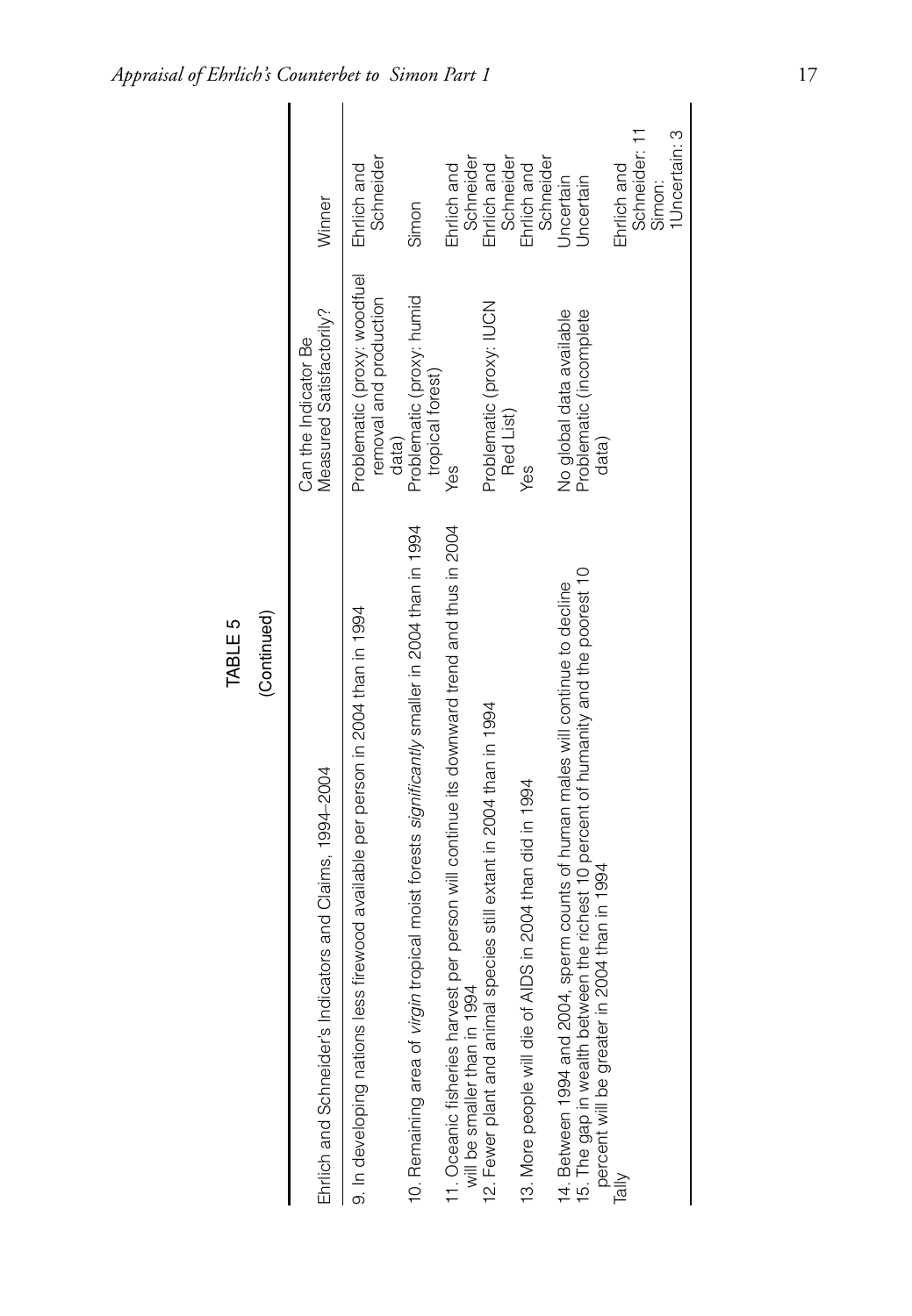# **REFERENCES**

Aas, Wenche, Augustin Mortier, Van Bowersox, Ribu Cherian, Greg Faluvegi, Hilde Fagerli, Jenny Hand, Zbigniew Klimont, Corinne Aly-Lacaux, Christopher M. B. Lehmann, Cathrine Lund Myhre, Gunnar Myhre, Dirk Olivié, Keiichi Sato, Johannes Uaas, P. S. P. Rao, Michael Schulz, Drew Shindell, Ragnhild B. Skeie, Ariel Stein, Toshihiko Takemura, Svetlana Tsyro, Robert Vet and Xiaobin Xu. 2019 "Global and Regional Trends of Atmospheric Sulfur." *Scientific Reports* 9.1:1–11.

Achard, Frédéric, René Beuchle, Philippe Mayaux, Hans-Jürgen Stibig, Catherine Bodart, Andreas Brink, Silvia Carboni, Baudouin Descleée, François Donnay, Hugh D. Eva, Andrea Lupi, Rastislav Raŝi, Roman Seliger, and Dario Simonetti. 2014. "Determination of Tropical Deforestation Rates and Related Carbon Losses from 1990 to 2010." *Global Change Biology* 20(8):2540–54.

Bailey, Ronald. 2020. *It's Possible to Cut Cropland Use in Half and Produce the Same Amount of Food,* Says New Study. Available at (https://reason.com/2020/04/17/its-possible-to-cut-cropland-use-in-half-andproduce-the-same-amount-of-food-says-new-study/.

Bailis, Rob, Yiting Wang, Rudi Drigo, Adrian Ghilardi, and Omar Masera. 2017. *Environmental Research Letters* 12(11):115002.

Baillie, Jonathan. E. M., Craig Hilton-Taylor, and Simon N. Stuart. 2004. *IUCN Red List of Threatened Species: A Global Species Assessment*. Cambridge, UK: IUCN Publications Services Unit. Available at -https://portals.iucn.org/library/sites/library/files/documents/RL-2004-001.pdf.

Barnosky, Anthony D., Nicholas Matzke, Susumu Tomiya, Guinevere O. U. Wogan, Brian Swartz, Tiago B. Quental, Charles Marshall, Jenny L. McGuire, Emily L. Lindsey, Kaitlin C. Maguire, Ben Mersey, and Elizabeth A. Ferrer. 2011. "Has the Earth's Sixth Mass Extinction Already Arrived?" *Nature* 471:51–57.

Becker, Stan. 2013. "Has the World Really Survived the Population Bomb? (Commentary on "How the World Survived the Population Bomb: Lessons from 50 Years of Extraordinary Demographic History.)"." *Demography* 50(6):2173–81.

Carlsen, Elisabeth, Aleksander Giwercman, Niels Keiding, and Niels E. Skakkebæk. 1992. "Evidence for Decreasing Quality of Semen during the Past Fifty Years." *British Medical Journal* 305:609–12.

Census of Marine Life. 2011. "How Many Species on Earth? About 8.7 Million, New Estimate Says." ScienceDaily. Available at (www.sciencedaily.com/releases/2011/08/110823180459.htm).

Colwell, R. K., and Coddington, J. A. 1994. "Estimating Terrestrial Biodiversity Through Extrapolation." *Philosophical Transactions of the Royal Society of London B* 345:101–18.

Cooper, Owen. R., D. D. Parrish, J. Ziemke, N. V. Balashov, M. Cupeiro, I. E. Galbally, S. Gilge, L. Horowitz, N. R. Jensen, J.-F. Lamarque, V. Naik, S. J. Oltmans, J. Schwab, D.T. Shindell, A. M. Thompson, V. Thouret, Y. Wang, and R. M. Zbinden. 2014. "Global Distribution and Trends of Tropospheric Ozone: An Observation Based Review." *Elementa: Science of the Anthropocene* 2(1). (https://doi.org/10.12952/journal.elementa. 000029.

Deonandan, Raywat, and Marya Jaleel. 2012. "Global Decline in Semen Quality: Ignoring the Developing World Introduces Selection Bias." *International Journal of General Medicine* 5:303–306.

de Soto, Hernando. 2000. *The Mystery of Capital: Why Capitalism Triumphs in the West and Fails Everywhere Else*. New York: Basic Books.

Dixon, Bernard. 1971. "In Praise of Prophets." *New Scientist* 51:606–607.

Ehrlich, Paul R. 1968. *The Population Bomb*. Cutchogue: Buccaneer Books.

———. 1981. "An Economist in Wonderland." *Social Science Quarterly* 62(1):44–49.

Ehrlich, Paul R., and Anne H. Ehrlich. 1996. *Betrayal of Science and Reason: How Anti-Environmental Rhetoric Threatens Our Future*. Washington, DC: Island Press.

———. 2009. "The Population Bomb Revisited." *Electronic Journal of Sustainable Development* 1(3):63–71.

———. 2013. "Can a Collapse of Global Civilization Be Avoided?" *Proceedings of the Royal Society B: Biological* Sciences 280. Available at (http://rspb.royalsocietypublishing.org/content/280/1754/20122845).

Ehrlich, Paul R., Anne H. Ehrlich, and John Holdren. 1977/1970. *Ecoscience: Population, Resources, and Environment*. San Francisco, CA: W.H. Freeman.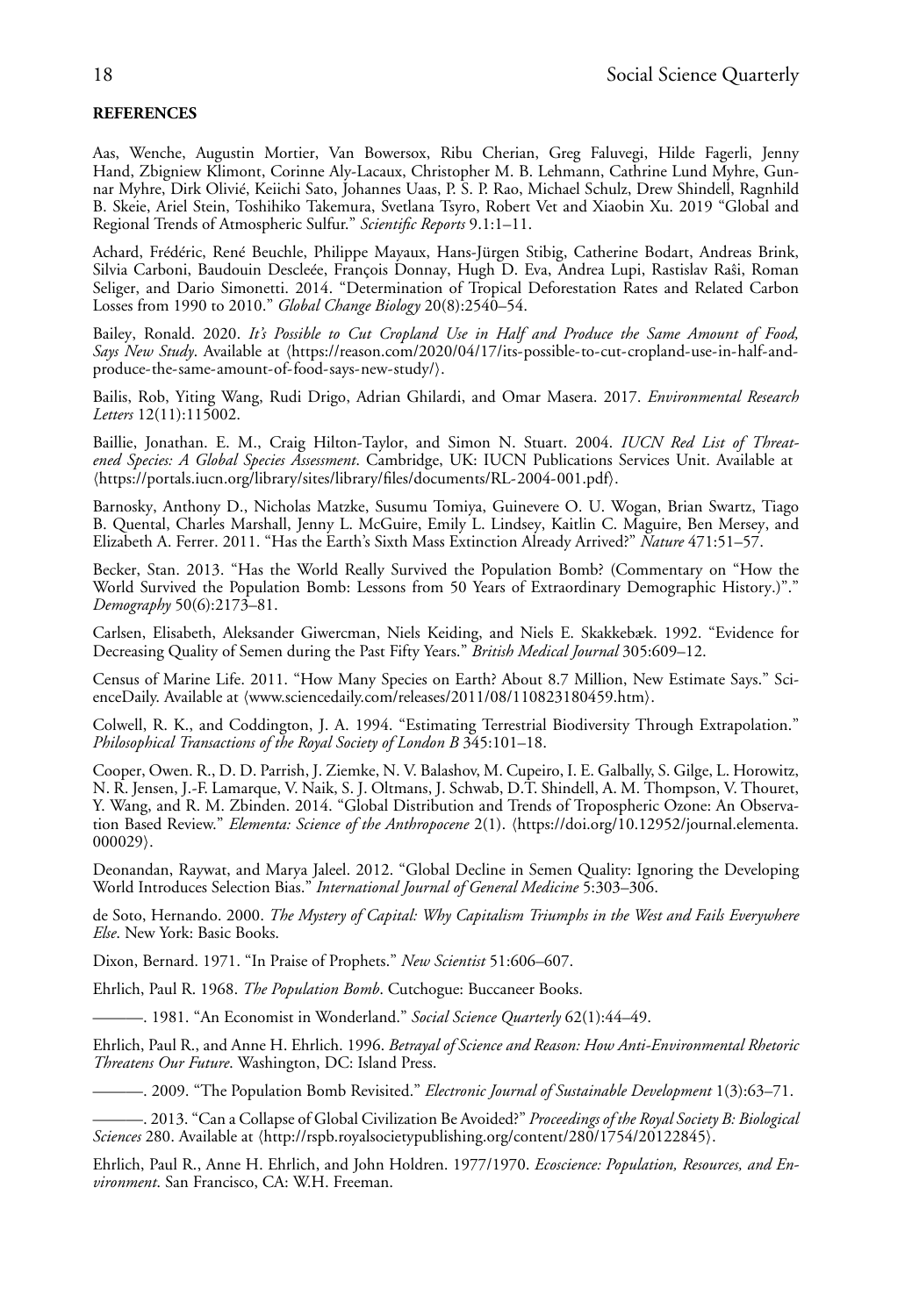Ehrlich, Paul R., and Stephen H. Schneider. 1995. "It's No Time to Heed the Brownlash." *San Francisco* Chronicle May 12:A23. Available at (http://www.sfgate.com/opinion/article/EDITORIAL-Head-Goes-Here-3032893.php.

Earth System Research Laboratories. *Trends in Atmospheric Carbon Dioxide*. Available at (https://www.esrl. noaa.gov/gmd/ccgg/trends/data.html.

Environmental Protection Agency. 2016. Draft Inventory of U.S. Greenhouse Gas Emissions and Sinks*: 1990–2014*. Washington, DC: U.S. Environmental Protection Agency.

Food and Agriculture Organization. 2020a. FAOSTAT. Available at (http://www.fao.org/faostat/en/#data/  $RL$ .

———. 2020b. *FISHSTAT*. Available at \http://www.fao.org/faostat/en/#data/RL).

Food and Agriculture Organization of the United Nations (FAO). 1983. *Wood Fuel Surveys. Forestry for Local* Community Development Programme GCP/INT/365/SWE. Rome: FAO. Available at \http://www.fao.org/3/ q1085e/q1085e00.htm#Contents.

———. 2001. *Food Balance Sheets: A Handbook*. Rome: FAO. Available at -http://www.fao.org/3/x9892e/ X9892E00.htm#TopOfPage.

———. 2010. *Global Forest Resources Assessment 2010: Main Report*. Rome, Italy: FAO. Available at -http://www.fao.org/docrep/013/i1757e/i1757e.pdf.

———. 2016. *The State of World Fisheries and Aquaculture 2016. Contributing to Food Security and Nutrition* for All. Rome: FAO. Available at (http://www.fao.org/3/a-i5555e.pdf).

Garibaldi, Luca. 2012. "The FAO Global Capture Production Database: A Six-Decade Effort to Catch the Trend." *Marine Policy* 36(3):760–68.

Gaudel, A., O. R. Cooper, G. Ancellet, Barret B. A. Boynard, J. P. Burrows, C. Clerbaux, P.-F. Coheur, J. Cuesta Cuevas, E. D. Doniki, G. Dufour, F. Ebojie, G. Foret, O. Garcia, M. J. Granados-Muñoz, J. W. Hannigan, F. Hase, B. Hassler, G. Huang, D. Hurtmans, D. Jaffe Jones, N. P. Kalabokas, B. Kerridge, S. Kulawik, B. Latter, T. Leblanc, E. Le Flochmoën, W. Lin, J. Liu, X. Liu, E. Mahieu, A. McClure-Begley, A. J. L. Neu, M. Osman, M. Palm, H. Petetin, I. Petropavlovskikh, R. Querel, N. A. Rahpoe, A. Rozanov, M. G. Schultz, J. Schwab, R. Siddans, D. Smale, M. Steinbacher, H. Tanimoto, D. Tarasick, V. Thouret, A. M. Thompson, T. Trickl, B. Weatherhead, C. Wespes, H. Worden, C. Vigouroux, X. Xu, G. Zeng, and J. R. Ziemke. 2018. "Tropospheric Ozone Assessment Report: Present-Day Distribution and Trends of Tropospheric Ozone Relevant to Climate and Global Atmospheric Chemistry Model Evaluation." *Elementa: Science of the Anthropocene* 6:39.

Guicherit, Robert, and Michiel Roemer. 2000. "Tropospheric Ozone Trends." *Chemosphere-Global Change Science* 2.2:167–83.

Hansen, M. C., P. V. Potapov, R. Moore, M. Hancher, S. A. Turubanova, A. Tyukavina, D. Thau, S. V. Stehman, S. J. Goetz, T. R. Loveland, A. Kommareddy, A. Egorov, L. Chini, C. O. Justice, and J. R. G. Townshend. 2013. "High-Resolution Global Maps of 21st-Century Forest Cover Change." *Science* 342(6160):850– 53.

Hansen, M. C, S. V. Stehman, P. V. Potapov, T. R. Loveland, J. R. G. Townshend, R. S. DeFries, K. W. Pittman, B. Arunarwati, F. Stolle, M. K. Steininger, M. Carroll, and C. Dimiceli. 2008. "Humid Tropical Forest Clearing from 2000 to 2005 Quantified by Using Multitemporal and Multiresolution Remotely Sensed Data." *PNAS* 105(27):9439–44.

Holl, Karen. 2002. "Tropical Moist Forest Restoration." Pp. 539–58 in M. Perrow and A. Davy, eds., *Handbook of Restoration*, Volume II. Cambridge, MA: Cambridge University Press.

Hurrell, James W., and Kevin E. Trenberth. 1996a. "Difficulties in Obtaining Reliable Temperature Trends: Reconciling the Surface and Satellite Microwave Sounding Unit Records." *Journal of Climate* 11:945–67.

———. 1996b. "Satellite Versus Surface Estimates of Air Temperature Since 1979." *Journal of Climate* 9:2222–32.

Institute for Health Metrics and Evaluation. 2020. *Global Burden of Disease*. Available at (http://www. healthdata.org/gbd).

IUCN. 2016. *The IUCN Red List of Threatened Species. Version* 2016-2. Available at (http://www.iucnredlist.  $\text{org}$ .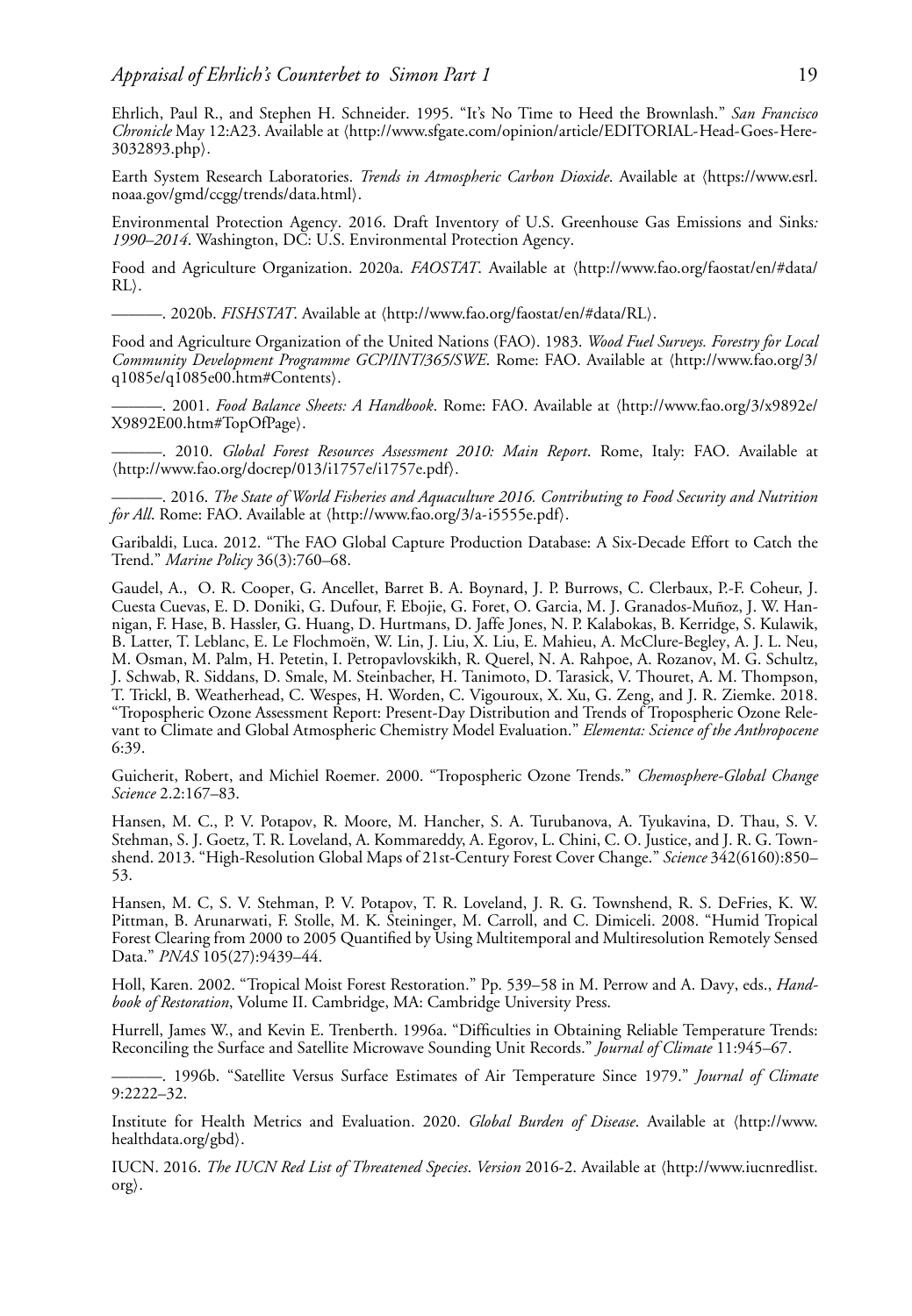———. 2020. *The IUCN Red List of Threatened Species. Version* 2020-2. Available at  $\langle$ https://www.iucnredlist.  $\text{org}$ .

Kabat, Geoffrey. 2017. *Are Sperm Counts Declining? What's the Role of 'Endocrine Disruptors'?*. Cincinnati, OH: Genetic Literacy Project. Available at (https://geneticliteracyproject.org/2017/09/05/sperm-counts-decliningwhats-role-endocrine-disruptors/.

Kiel, Katherine, Victor Matheson, and Kevin Golembiewski. 2010. "Luck or Skill? An Examination of the Ehrlich-Simon Bet." *Ecological Economics* 69(7):1365–67.

Klimont, Z., Steven J. Smith, and Janusz Cofala. 2013. "The Last Decade of Global Anthropogenic Sulfur Dioxide: 2000–2011 Emissions." *Environmental Research Letters* 8(1):014003.

Lal, D. M., Sachin Ghude, S. D. Patil, Santosh Kulkarni, Chinmay Jena, Suresh Tiwari, and Manoj Kr Srivastava. 2012."Tropospheric Ozone and Aerosol Long-Term Trends over the Indo-Gangetic Plain (IGP), India." *Atmospheric Research* 116:82–92.

Lawn, Philip. 2010. "On the Ehrlich–Simon Bet: Both Were Unskilled and Simon Was Lucky." *Ecological Economics* 68(11):2045–46.

Levine, Hagai, Niels Jørgensen, Anderson Martino-Andrade, Jaime Mendiola, Dan Weksler-Derri, Irina Mindlis, Rachel Pinotti, and Shanna H. Swan. 2017. "Temporal Trends in Sperm Count: A Systematic Review and Meta-Regression Analysis." *Human Reproduction Update* 23:646–659.

Li, Can, Chris Mclinden, Vitali E. Fioletov, and Russell Dickerson. 2017. "India is Overtaking China as the World's Largest Emitter of Anthropogenic Sulfur Dioxide." *Scientific Reports* 7:1–7.

Lu, Zifeng, David G. Streets, Qiang Zhang, Siwen Wang, Gregory R. Carmichael, Yafang Cheng, Chao Wei, Mian Chin, Thomas Diel, and Qian Tan. 2010. "Sulfur Dioxide Emissions in China and Sulfur Trends in East Asia Since 2000." *Atmospheric Chemistry and Physics* 10(13):6311–31.

Luten, Daniel B. 1980. "'Ecological Optimism in the Social Sciences': The Question of Limits to Growth." *American Behavioral Scientist* 24(1):125–51.

Marshall, Alfred. 1890. *Principles of Economics* (Vol. 1). London: MacMillan.

McKitrick, Ross, and John Christy. 2018. "A Test of the Tropical 200-to 300-hPa Warming Rate in Climate Models." *Earth and Space Science* 5.9:529–36.

Met Office Hadley Centre. 2020. *HadCRUT4*. Available at (https://www.metoffice.gov.uk/hadobs/ hadcrut4/).

Mora, C., D. P. Tittensor, S. Adl, A. G. B. Simpson, and B. Worm. 2011. "How Many Species Are There on Earth and in the Ocean?" *PLoS Biology* 9(8):e1001127.

National Aeronautics and Space Administration. 2020. *GISS Surface Temperature Analysis GISTEMP v4*. Available at (https://data.giss.nasa.gov/gistemp/).

National Center for Atmospheric Research (NCAR). *Climate Data Guide (NCAR CDG)*. Available at -https://climatedataguide.ucar.edu/.

National Center for Atmospheric Research Staff (NCAR). 2014. *The Climate Data Guide: Global Temperature* Data Sets: Overview & Comparison Table. Available at (https://climatedataguide.ucar.edu/climate-data/globaltemperature-data-sets-overview-comparison-table.

National Oceanic and Atmospheric Administration. 2020. *NOAA Climate Data Record (CDR) of MSU and AMSU-A Mean Layer Temperature, UAH Version 6.0*. Available at (https://data.nodc.noaa.gov/cgi-bin/iso?id= gov.noaa.ncdc).

Oxfam. 2019. Public good or private wealth? Oxford: Oxfam International.

Pauly, Daniel, and Dirk Zeller. 2016. "Catch Reconstructions Reveal that Global Marine Fisheries Catches Are Higher than Reported and Declining." *Nature Communications* 7:10244. Available at (https://www.nature. com/articles/ncomms10244).

———. 2017. "Comments on FAOs State of World Fisheries and Aquaculture (SOFIA)." *Marine Policy* 77:176–81.

Petit, Charles. 1995. "Two Stanford Professors Offer to Bet Optimistic Economist." San Francisco Chronicle May 18. Available at (http://www.sfgate.com/news/article/Two-Stanford-Professors-Offer-to-Bet-Optimistic-3032757.php.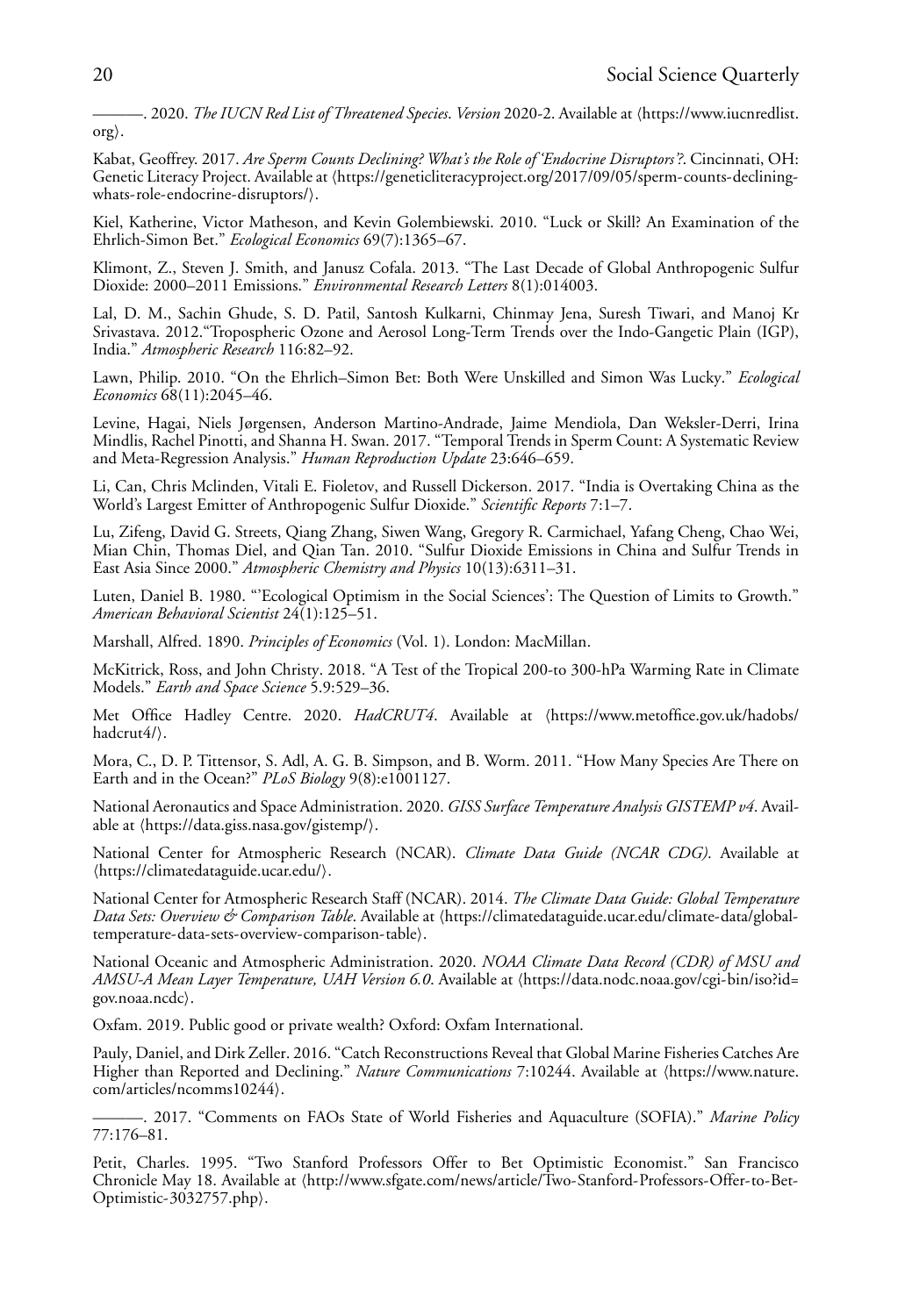Pimm, S. L., C. N. Jenkins, R. Abell, T. M. Brooks, J. L. Gittelman, L. N. Joppa, P. H. Raven, C. M. Roberts, and J. O. Sexton. 2014. "The Biodiversity of Species and Their Rates of Extinction, Distribution, and Protection." Science 344(6187):1246752. (https://doi.org/10.1126/science.1246752).

Sabin, Paul. 2013a. *The Bet: Paul Ehrlich, Julian Simon, and Our Gamble over Earth's Future*. New Haven, CT: Yale University Press.

———. 2013b. "Want to Bet? We're Gambling over Earth's Future. What Should the Betting Terms Be?" Salon September 12. Available at (http://www.slate.com/articles/news\_and\_politics/science/2013/09/ehrlich\_ and\_simon\_bet\_what\_terms\_should\_we\_use\_to\_gamble\_on\_earth\_s\_future.html).

Sala-i-Martin, Xavier. 2006. "The World Distribution of Income: Falling Poverty and… Convergence, Period." *Quarterly Journal of Economics* 121.2:351–97.

Schultz, M. G., Schröder, S., Lyapina, O., Cooper, O., Galbally, I., Petropavlovskikh, I., …, and Seguel, R. 2017. "Tropospheric Ozone Assessment Report: Database and Metrics Data of Global Surface Ozone Observations." *Elementa: Science of the Anthropocene* 5:58.

Simon, Julian Lincoln. n.d. *Betting All Human Welfare Will Improve*. Available at (http://www.juliansimon. com/writings/Articles/EHRLICH6.txt).

———. 1977. *The Economics of Population Growth*. Princeton, NJ: Princeton University Press.

———. 1980. "Resources, Population, Environment: An Oversupply of False Bad News." *Science* 208(4451):1431–37.

———. 1981a. *The Ultimate Resource*. Princeton, NJ: Princeton University Press.

———. 1981b. "Environmental Disruption of Environmental Improvement?" *Social Science Quarterly* 62(1):30–43.

———. 1995a. "Earth's Doomsayers Are Wrong." San Francisco Chronicle May 12. Available at -http://www.sfgate.com/opinion/openforum/article/Earth-s-Doomsayers-Are-Wrong-3034214.php.

———, ed. 1995b. *The State of Humanity*. Oxford: Blackwell.

———. 1996. *The Ultimate Resource 2*. Princeton, NJ: Princeton University Press.

———. 1997. "Another Sure Bet on Earth Day." *Wall Street Journal* April 22.

———, ed. 1998. *The Economics of Population: Classic Writings*. New Brunswick, NJ: Transaction Publishers.

———. 2000. *The Great Breakthrough and Its Cause*. Ann Arbor, MI: University of Michigan Press.

Smith, Steven J., J. van Aardenne, Z. Klimont, R. J. Andres, A. Volke, and S. Delgado Arias. 2011. "Anthropogenic Sulfur Dioxide Emissions: 1850–2005." *Atmospheric Chemistry and Physics* 11(3):1101–16.

Sommer, Adrian. 1976. "Attempt at an Assessment of the World's Tropical Moist Forests." *Unasylva: Management and Utilization of the Tropical Moist Forests* 28:112–13.

Spencer, Roy W., John R. Christy, and William D. Braswell. 2015. *Version 6.0 of the UAH Temperature Dataset* Released: New LT Trend = +0.11 C/decade. Available at \http://www.drroyspencer.com/wp-content/uploads/ Version-61.pdf).

Stork, Nigel E. 1993. "How Many Species Are There?" *Biodiversity and Conservation* 2:215–32.

———. 2010. "Re-Assessing Current Extinction Rates." *Biodiversity and Conservation* 19:357–71.

Tans, Pieter, and Ralph Keeling. n.d. *Trends in Atmospheric Carbon Dioxide—Data*. Available at (https://www. esrl.noaa.gov/gmd/ccgg/trends/data.html.

USDA National Resources Conservation Service. n.d. *Cropland*. Available at (http://www.nrcs.usda.gov/wps/ portal/nrcs/main/national/landuse/crops/.

Wang, Siwen, Qiang Zhang, Randall Martin, Sajeev Philip, Fei Liu, Meng Li, Xujia Jiang, and Kebin He. 2015. "Satellite Measurements Oversee China's Sulfur Dioxide Emission Reductions from Coal-Fired Power Plants." Environmental Research Letters 10(11):114015. (http://iopscience.iop.org/article/10.1088/ 1748-9326/10/11/114015.

Wang, Y., P. Y. Konopka, H. Liu, R. Chen, F. Muller, M. Ploger, Z. Riese, D. Cai, and D. Lu. 2012. "Tropospheric Ozone Trend over Beijing from 2002–2010: Ozonesonde Measurements and Modeling Analysis." *Atmospheric Chemistry and Physics* 12(18):8389–99.